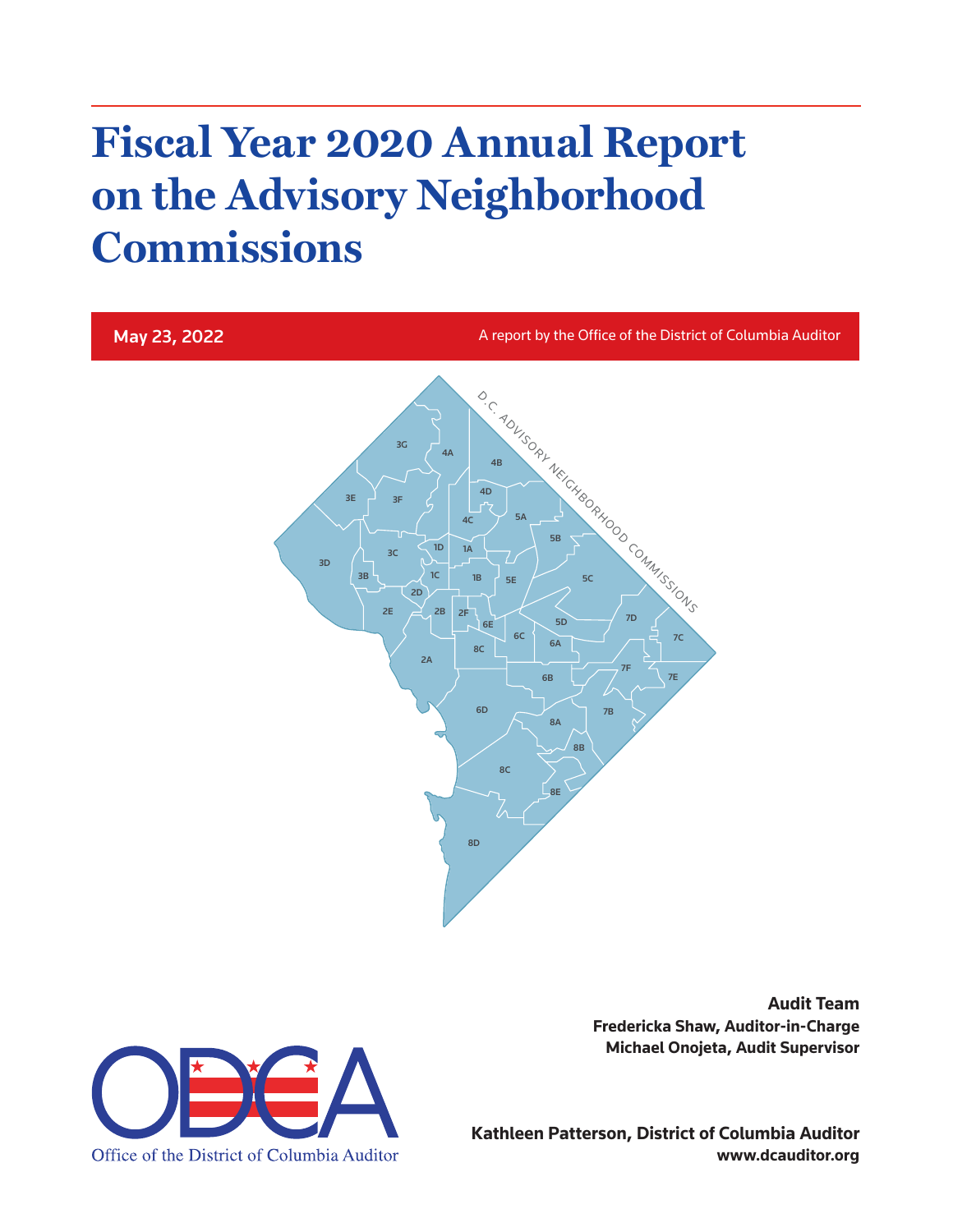# **Table of Contents**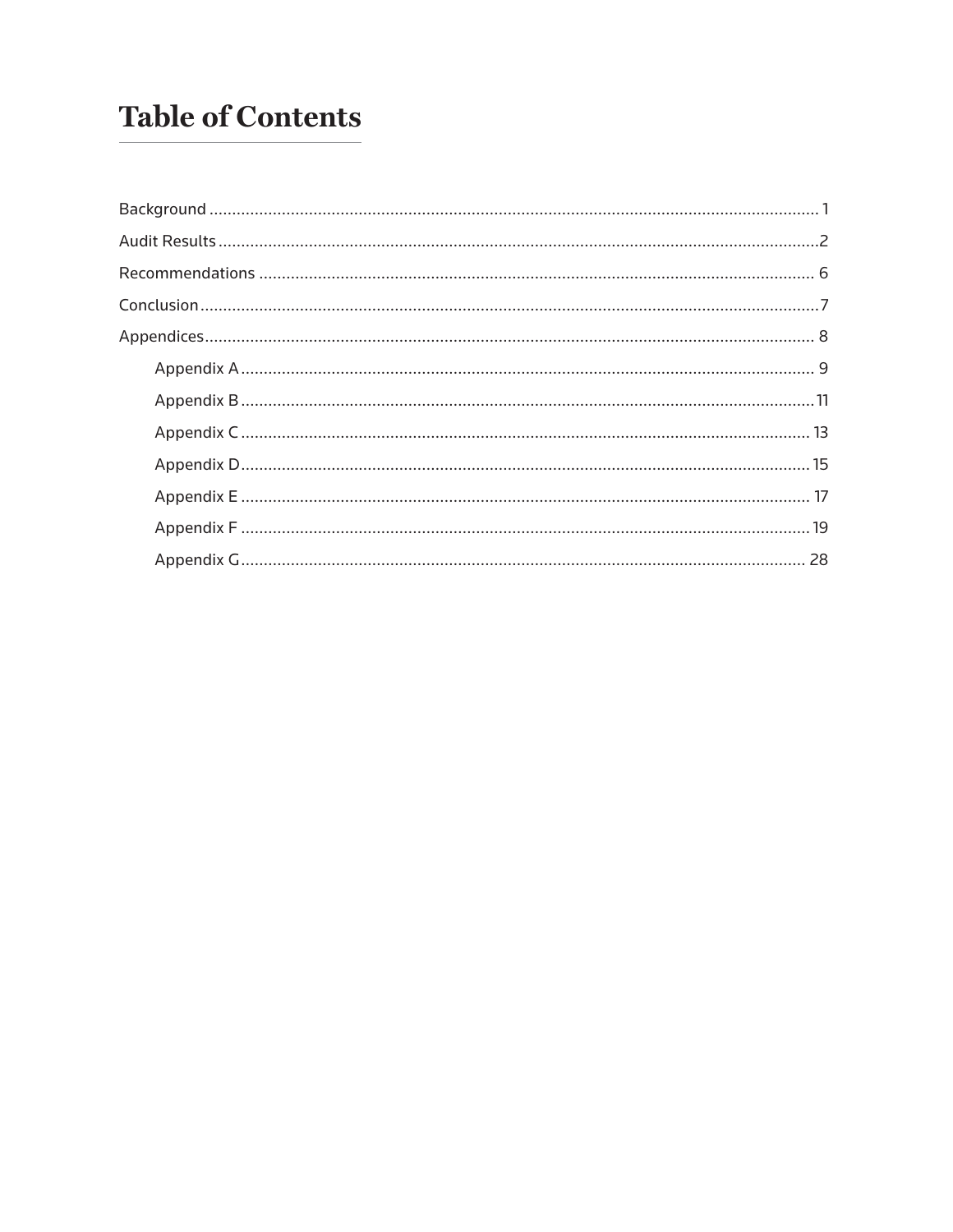ODCA hereby submits the Fiscal Year (FY) 2020 consolidated Annual Report on Advisory Neighborhood Commissions (ANCs) in accordance with D.C. Code.<sup>1</sup> Information presented in this report is a compilation of financial activity for FY 2020 that was obtained from quarterly financial reports submitted by ANCs and information from the District of Columbia Office of the Chief Financial Officer (OCFO), including monthly bank statements for each ANC.

This report was drafted, reviewed, and approved in accordance with the standards outlined in ODCA's Audit Policies and Procedures.

### **Background**

#### **Explanation of Figures and Appendices**

This report includes two figures and seven appendices which provide details on the FY 2020 financial activities of the District's 40 ANCs.

| <b>Figure 1</b>   | Total Funds Maintained by all ANCs as of September 30, 2020                |
|-------------------|----------------------------------------------------------------------------|
| <b>Figure 2</b>   | FY 2020 Total Expenditures by Category for all Wards                       |
| <b>Appendix A</b> | Summary of Receipts and Disbursements: FYs 2011 - 2020                     |
| <b>Appendix B</b> | FY 2020 Disbursement Summary by Ward and Category                          |
| <b>Appendix C</b> | FY 2020 Percentage of Available Funds Spent                                |
| <b>Appendix D</b> | ANC Savings Account Balances as of September 30, 2020                      |
| <b>Appendix E</b> | Allocation of the \$799,688 FY 2020 ANC Appropriation and Amounts Withheld |
| <b>Appendix F</b> | Summary of FY 2020 Quarterly Receipts and Disbursements                    |
| <b>Appendix G</b> | Summary of Receipts and Disbursements for FY 2020 by Ward                  |

In Appendix D, we present the FY 2020 savings account balances of the six ANCs that maintained savings accounts. The remaining 34 ANCs had only a checking account at the end of FY 2020. Each ANC's Summary of FY 2020 Quarterly Receipts and Disbursements is presented in Appendix F.

<sup>1</sup> *See* D.C. Code § 1-309.13(d)(1) which states in part: "The Auditor shall produce and submit to the Council a consolidated annual report of the financial activity of all the Commissions."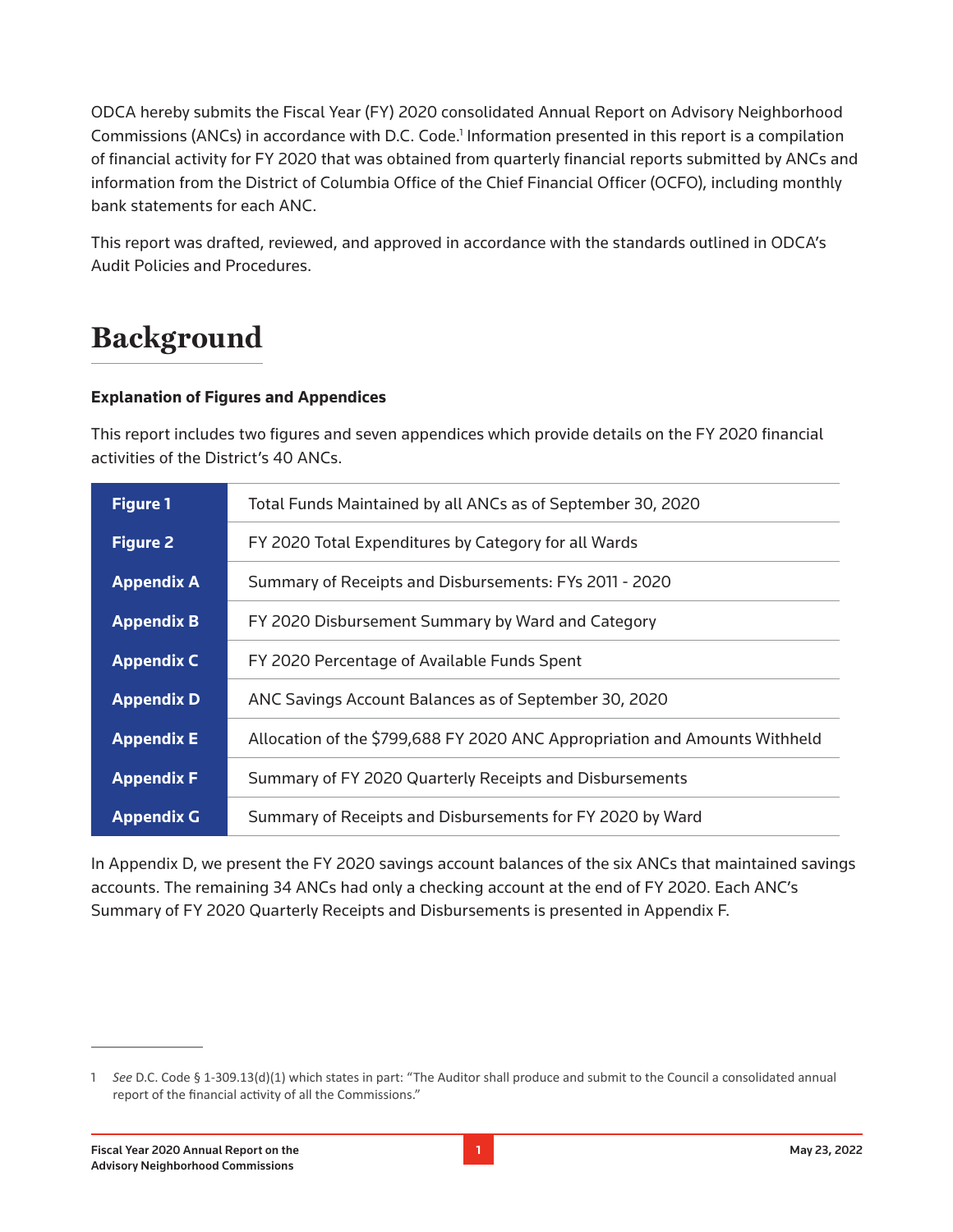### **Audit Results**

#### **FY 2020 sees increase in appropriations to Advisory Neighborhood Commissions**

For FY 2020, ANCs were allocated \$799,688, which was an increase of 18% from FY 2019<sup>2</sup>, apportioned among the 40 ANCs, as presented in Appendix E.

#### **OANC recommends against releasing the full FY 2020 ANC appropriation**

The Office of the Advisory Neighborhood Commissions (OANC) recommended releasing \$748,627 of the \$799,688 FY 2020 ANC appropriation. OANC recommended disallowing a total of \$51,061 for ANC expenditures that did not comply with the laws, rules and regulations pertaining to ANCs, and those expenditures that were unauthorized or lacked proper supporting documentation. Four ANCs (6E, 7D, 8C and 8E) forfeited \$29,090 of their annual allotments for FY 2020. A total of \$51,061 in allotments were not released.

### **Total funds maintained by all ANCs tops \$2 million**

Figure 1 shows that the funds maintained by all ANCs totaled \$2,161,193 as of September 30, 2020. Funds released to ANCs do not revert to the District's General Fund at the end of the fiscal year<sup>3</sup>.

| <b>Beginning Balance (as of Oct 1, 2019)</b>                  | \$1,498,802 |
|---------------------------------------------------------------|-------------|
| Deposited Allotments in FY 2020 <sup>4</sup>                  | \$554,694   |
| <b>Interest</b>                                               | \$210       |
| <b>Other Deposits to ANC Checking Accounts</b>                | \$6,152     |
| <b>Transfer from Savings</b>                                  | \$13,734    |
| <b>Saving Account Balances Maintained by ANCs<sup>5</sup></b> | \$87,600    |
| <b>Total</b>                                                  | \$2,161,193 |

#### Figure 1: Total Funds Maintained by All ANCs as of September 30, 2020

Source: ANC Bank Statements

<sup>2</sup> FY 2019 allotment is \$677,688 and the current year increase is \$122,000 (\$799,688 - \$677,688) or 18%.

<sup>3</sup> See D.C. Code § 1-309.13a(d)(1).

<sup>4</sup> Deposited allotments in FY 2020 include some FY 2019 allotments that were not deposited until the beginning of FY 2020.

<sup>5</sup> See Appendix D for more detail.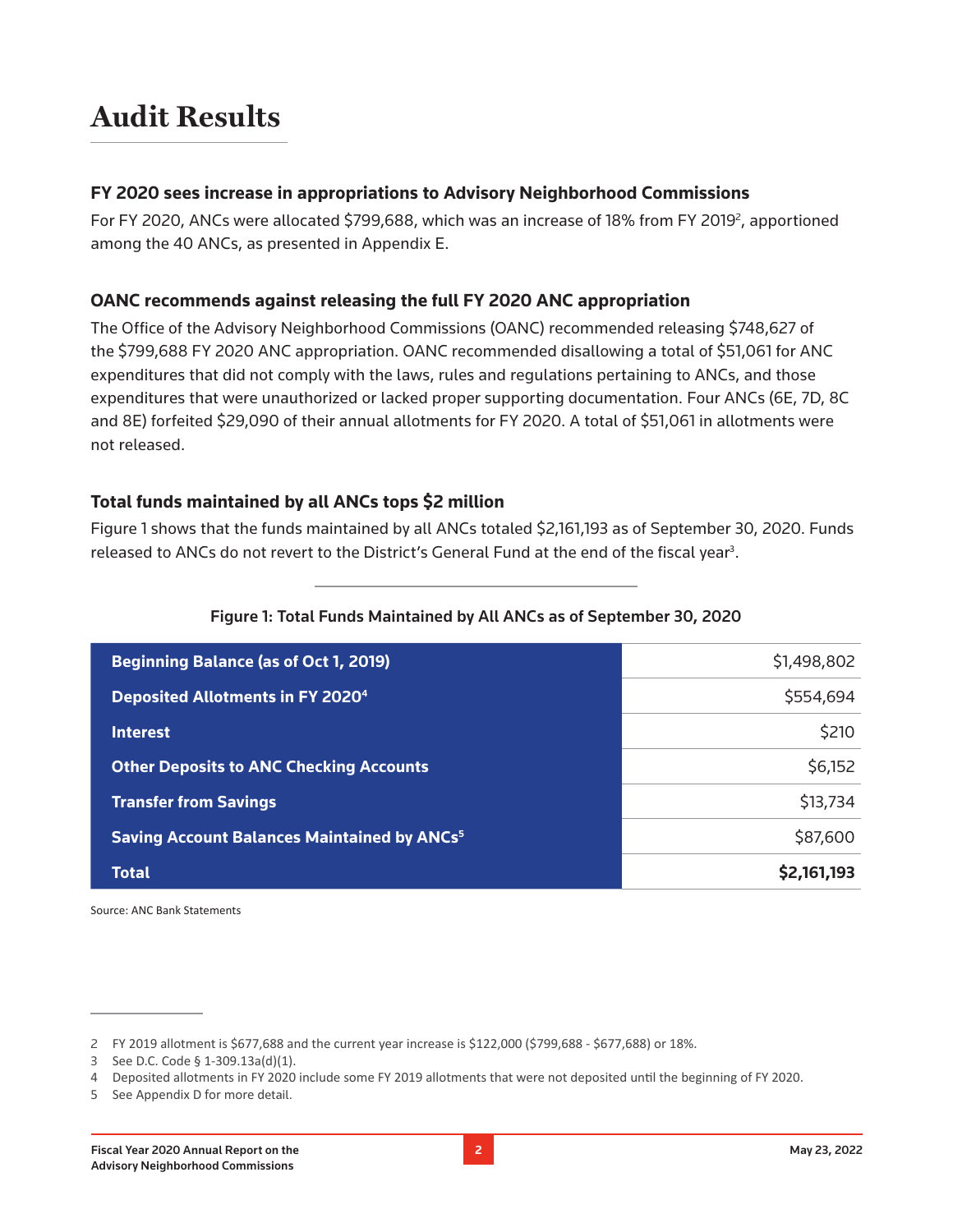### **FY 2020 ANC expenditures increased 6% from FY 2019**

FY 2020 ANC expenditures totaled \$654,947—an increase of \$38,767, or 6% from FY 2019 expenditures of \$616,180.

Please see Figure 2 below for a summary of FY 2020 expenditures by category for all Wards.

| <b>Expenditure Category</b>            | <b>FY 2020</b><br><b>Expenditures</b> | <b>FY2019</b><br><b>Expenditures</b> | <b>Dollar</b><br><b>Difference</b> | <b>Percentage</b><br><b>Difference</b> |
|----------------------------------------|---------------------------------------|--------------------------------------|------------------------------------|----------------------------------------|
| Personnel                              | \$149,654                             | \$168,684                            | \$(19,030)                         | $-11%$                                 |
| Direct Office Cost                     | \$43,717                              | \$51,214                             | \$ (7,497)                         | $-15%$                                 |
| Communication                          | \$71,755                              | \$81,062                             | \$ (9,307)                         | $-11\%$                                |
| Office Supplies, Equipment, Printing   | \$52,448                              | \$56,574                             | \$ (4,126)                         | $-7%$                                  |
| Grants                                 | \$175,067                             | \$63,290                             | \$111,777                          | 177%                                   |
| <b>Local Transportation</b>            | \$644                                 | \$658                                | \$ (14)                            | $-2%$                                  |
| <b>Purchase of Service</b>             | \$94,489                              | \$132,576                            | $$$ (38,087)                       | $-29%$                                 |
| Bank Charges, Transfers and Petty Cash | \$13,633                              | \$4,107                              | \$9,526                            | 232%                                   |
| Other                                  | \$53,5401                             | \$58,015                             | \$ (4, 475)                        | $-8%$                                  |
| Total                                  | \$654,947                             | \$616,180                            | \$38,767                           | 6%                                     |

#### **Figure 2: Total Expenditures by Category for All Wards**

**Source: ANC Quarterly Financial Reports and ANC Bank Statements**

### **Report finds significant variation among ANC expenditures**

The largest dollar increase in expenditures by ANCs occurred in the "grants" category, as shown in Figure 2. This can be attributed to actions taken by ANCs to provide grants in response to public emergencies within their respective wards or—based on Council-enacted legislation—"anywhere in the District, even if those services are duplicative."<sup>6</sup> Of the \$175,067 expended on grants, \$129,163 or 74% was allocated for COVID-19 related grants as described below. The largest decrease occurred in the "Purchase of Service" category. ODCA's review of the 40 individual ANC reports from FY 2020 show significant variation in how each ANC spent their allotment including the following:

- 18 out of 40 ANCs reported paying for personal services ranging from \$608 up to \$20,451. Five ANCs—1A, 2A, 2B, 2E, and 2F—had personnel expenditures of more than \$10,000.
- 18 ANCs had Purchase of Service expenditures of more than \$1,000. Three ANCs-3D, 5D, and 6Bhad expenditures of \$10,000 or more. Some ANCs hired and compensated staff as contractors and included the associated expenses in the Purchase of Service category.

<sup>6</sup> *See* D.C. Code § 1-309.13(m)(1). The provision allowing for the expanded authorization of grants is currently scheduled to expire on November 19, 2022.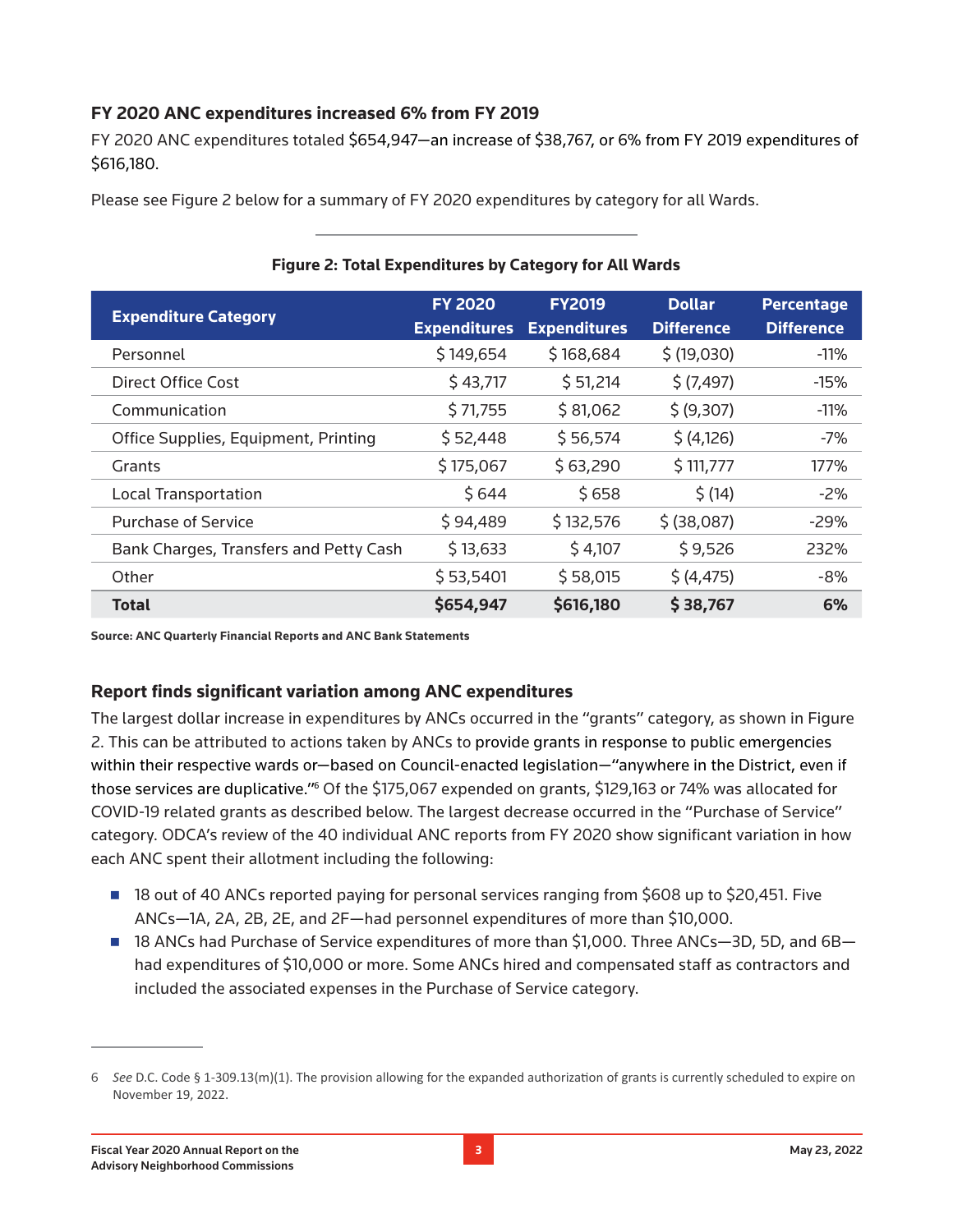- Five ANCs-1A, 4A, 5B, 7C, and 7E-had Direct Office Costs of more than \$5,000. Twenty-four ANCs had no expenditures in this category.
- Five ANCs—5A, 7F, 8A, 8C, and 8D—had Communication expenditures of more than \$5,000. Ten ANCs had no expenditures in this category.
- **Most ANCs had minimal expenditures in the category of Bank Charges, Transfers and Petty Cash.** An exception was ANC 4C which reported spending \$10,257 in this category.
- **Most ANCs had minimal expenditures in the Other category. Exceptions were eight ANCs: 1A, 1D,** 4B, 4D, 5E, 6A, 7E, and 8E. Their expenditures ranged from \$1,241 to \$30,301. ANC 1D reported spending \$30,301 in this category.

### **Most grants go toward COVID relief**

ODCA found that ANCs in seven out of eight wards in the District awarded 55 grants totaling \$175,067 in FY 2020. Thirty-two of the 55 grants, totaling \$129,163, awarded in FY 2020 were for COVID-19 relief efforts including personal protective equipment (PPE), laptops, and Wi-Fi for students, food, clothing, and other assistance to homeless individuals. ANCs in Ward 2 did not issue any grants. Not all 55 grants were fully documented. Of the 55 grants awarded:

- Two ANCs-1C and 7F-did not provide applications for two of the 55 grants.
- ANCs 4C, 6B, and 7F failed to provide minutes showing approval of the grants at a public meeting for five of the 55 grants.
- ANCs 1C, 5D, 7E and 7F failed to provide statements of use for four of the 55 grants.
- ANCs 1C, 1D, 3D, 3F, 4C, 4D, 5D, 6A, 6B, 6C, 7E, 7F, and 8C failed to provide proper receipts for 22 of 55 grants showing how funds were spent. The 22 grants only had partial or no support for the expenditures.

### **Four ANCs violated the law by expending \$35,071 without a current and accurate statement and bond or its equivalent on file with the Auditor**

Pursuant to D.C. Code, "[n]o expenditure shall be made by a Commission… at any time when a current and accurate statement and bond or its equivalent are not on file with the Auditor".<sup>7</sup> Also, the law requires that ANCs elect new officers each year during the month of January<sup>8</sup> and that each calendar year (1) the newly elected ANC's Chairperson and Treasurer obtain a cash or surety bond or (2) elect to participate in the ANC Security Fund.<sup>9</sup> In 2020, seven ANCs did not participate in the ANC Security Fund or obtain a cash surety bond. Despite not getting the required bonding or approval to participate in the ANC Security Fund, four of the seven ANCs, 3C, 3F, 4A and 6E expended a total of \$35,071. Five ANCs, 3C, 3F, 4A, 6E and 8B submitted applications to participate in the ANC Security Fund but did not provide all the required documentation and two ANCs—7D and 8E—did not submit an application.

<sup>7</sup> *See* D.C. Code § 1-309.13(c).

<sup>8</sup> *See* D.C. Code § 1-309.11(e)(1).

<sup>9</sup> *See* D.C. Code § 1-309.13(c). Participation by a Commission in the Advisory Neighborhood Commission Security Fund established by D.C. Code § 1-309.14 shall satisfy the requirement of a cash or surety bond.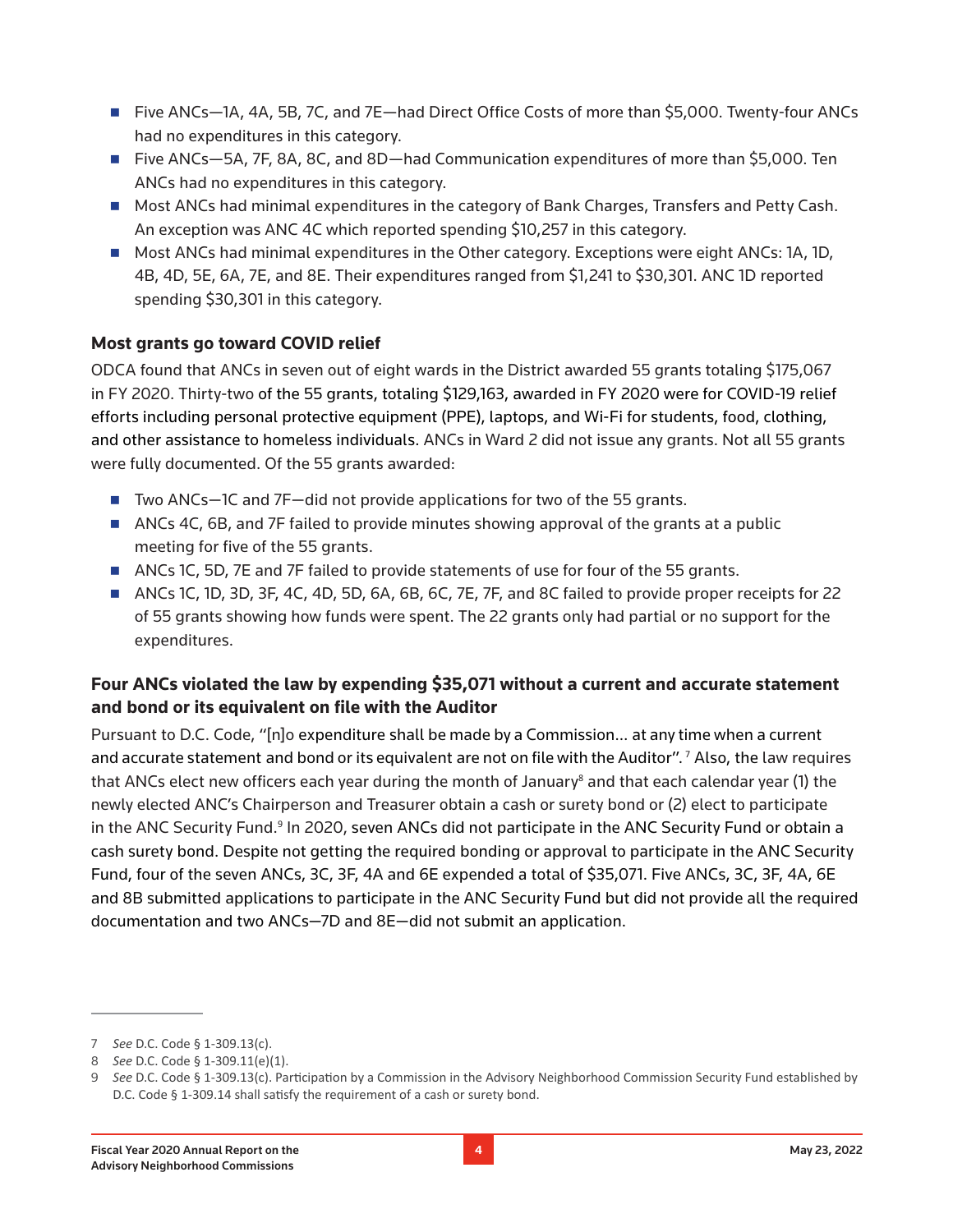#### **Some ANCs lack necessary internal controls**

As noted in the FY 2018 and 2019 annual reports, some ANCs did not comply with internal control procedures recommended by OANC. Internal controls are designed to ensure that ANCs operate in a manner that is consistent with ANC rules, regulations, and laws, and serve to protect District assets from waste, fraud, and abuse. In FY 2020, we found that a total of 18 of the 40 ANCs failed in one or more of the following areas:

- **Properly complete the quarterly financial report and categorize expenses.**
- **Ensure grantees submitted documentation to support grant expenditures.**
- Record all expenditures and checks including stop payments on their quarterly financial reports.
- **Ensure all checks are written consecutively.**
- **Use proper forms of payment. D.C. Code requires a check with two signatures.**<sup>10</sup> Because debit card <sup>11</sup>procedures were not issued by OANC in FY 2020, debit cards were not an authorized form of payment.
- **Approve donations.**

W[e also noted an increase in fraudulent activity in FY 2020. ANCs 6A, 7F, and 8E bank statements showed](https://dcauditor.ains.com/eCase/ShowRefAttachment.aspx?folderid=9435&templateId=0&fileguid=667db270-78d1-40bd-b75a-34511fd38d3b&height=1080&width=1920)  [fraudulent activity that was eventually corrected by the banks.](https://dcauditor.ains.com/eCase/ShowRefAttachment.aspx?folderid=9435&templateId=0&fileguid=667db270-78d1-40bd-b75a-34511fd38d3b&height=1080&width=1920)

Some Commissions have shown improvement since our last report, but improvements are still needed to fully achieve their mission and to ensure that they properly and effectively address the needs of residents.

<sup>10</sup> *See* D.C. Code § 1-309.13(f)(2)(A).

<sup>11</sup> *See* D.C. Code § 1-309.13(b-1)(2)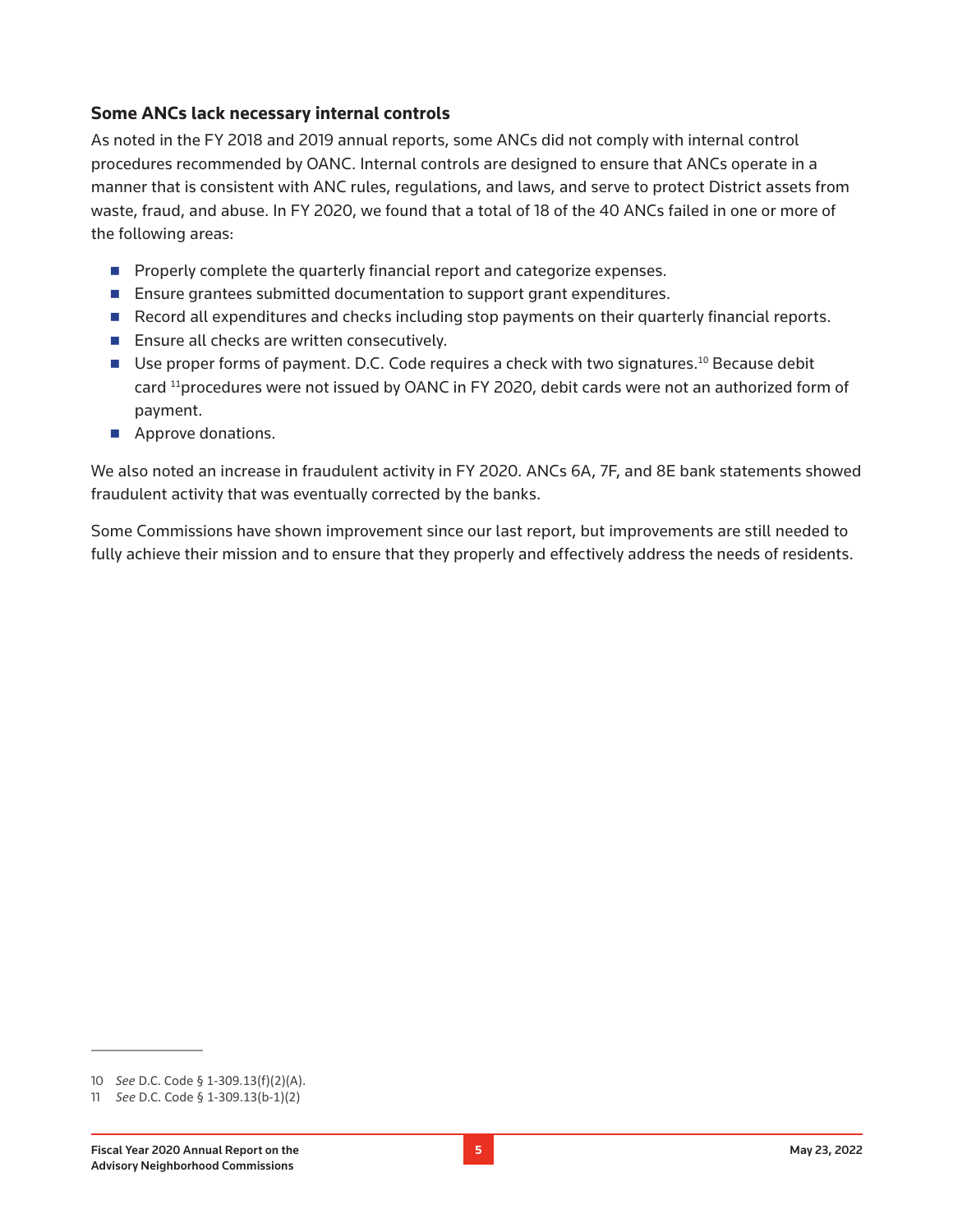### **Recommendations**

- **1.** ANCs should develop and implement appropriate internal controls.
- **2.** ANCs should review their respective bank statements monthly, immediately report any fraudulent activities, and ensure their bank account information is protected when providing reports, dealing with creditors, and placing documents on websites.
- **3.** The OANC should continue to work with ANCs to strengthen compliance with internal control procedures to protect ANC assets and District resources, which can also improve accountability and public trust.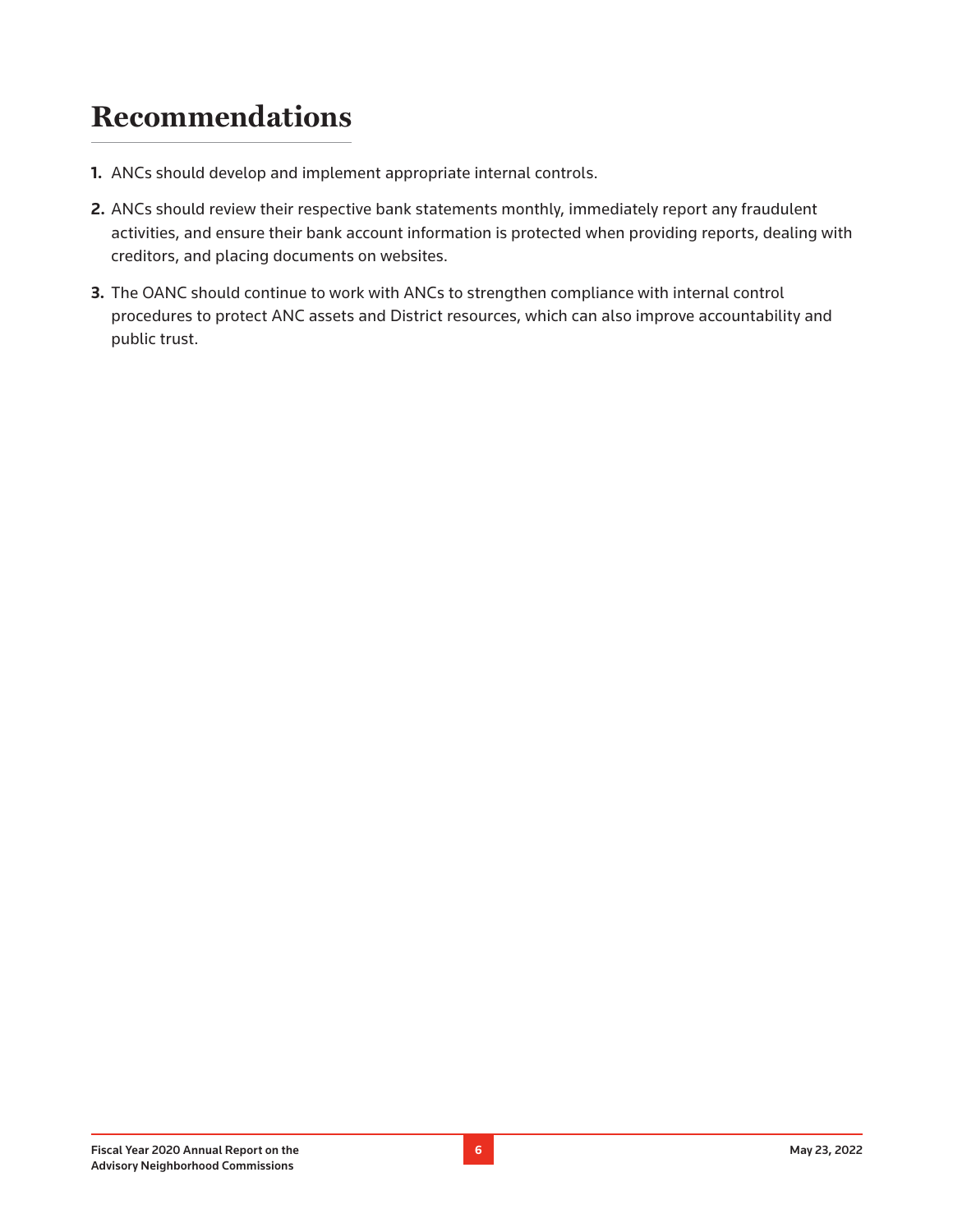### **Conclusion**

As we acknowledge in this report, ANCs have supported their communities during the pandemic by providing much needed assistance through the grant process. Specifically, ANCs awarded grants for Personal Protective Equipment, financial assistance to small businesses, laptops, and Wi-Fi for underprivileged students; clothing and Wi-Fi connections to government services for the homeless; and food for those in need.

This report shows that the ANCs received a total of \$748,627 of the \$799,688 available and spent a total of \$654,947 for their communities.

Based on our review of FY 2020 quarterly financial reports, most ANCs made a concerted effort to comply with D.C. Code and OANC procedures. For ANCs to fully achieve their mission they should continue to work with the OANC to ensure that quarterly reports are properly completed and submitted.

The OANC should continue to work with the ANCs to ensure that they follow proper procedures and incorporate corrections to their quarterly financial reports.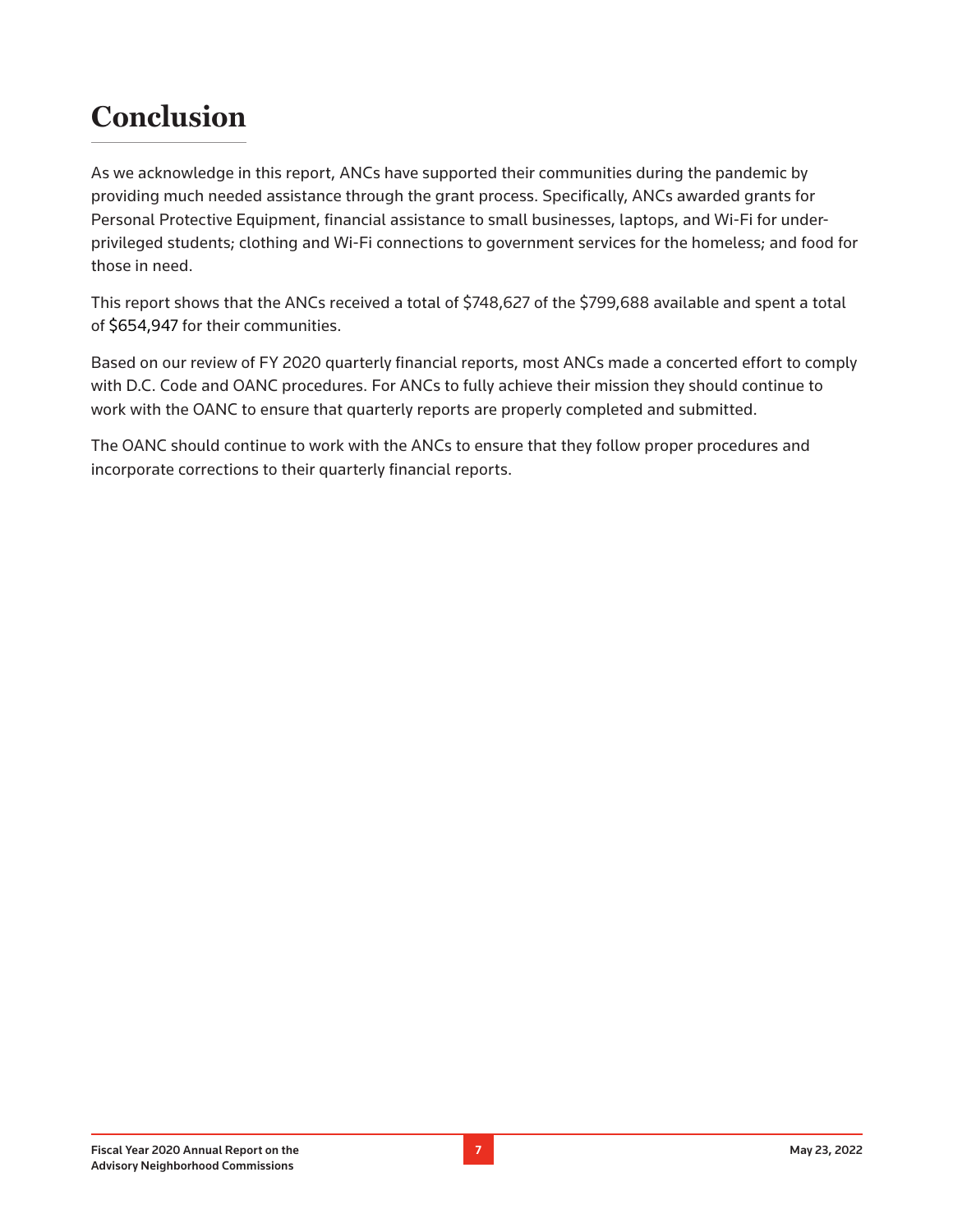# **Appendices**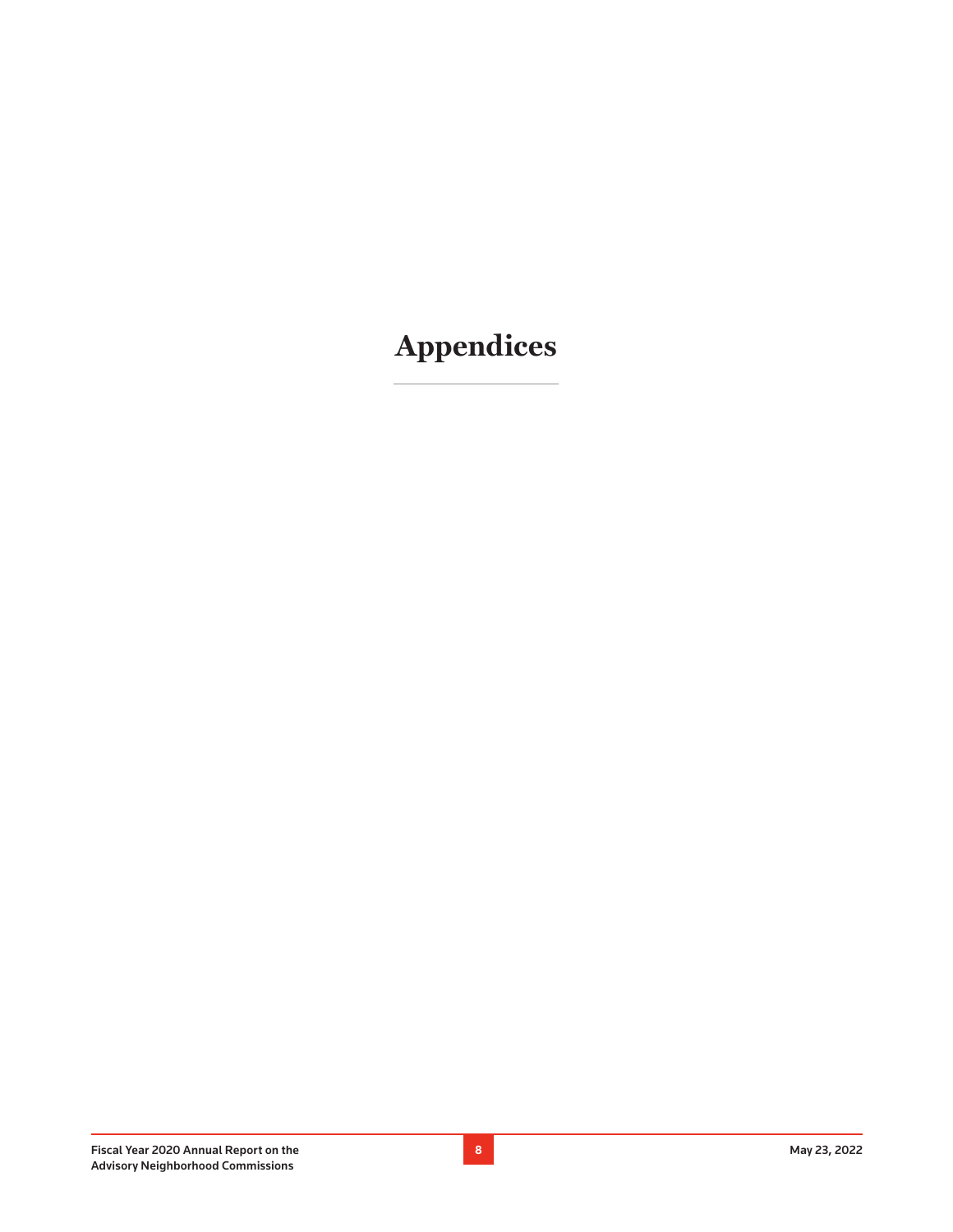# **Appendix A**

Summary of Receipts and Disbursements: FYs 2011–2020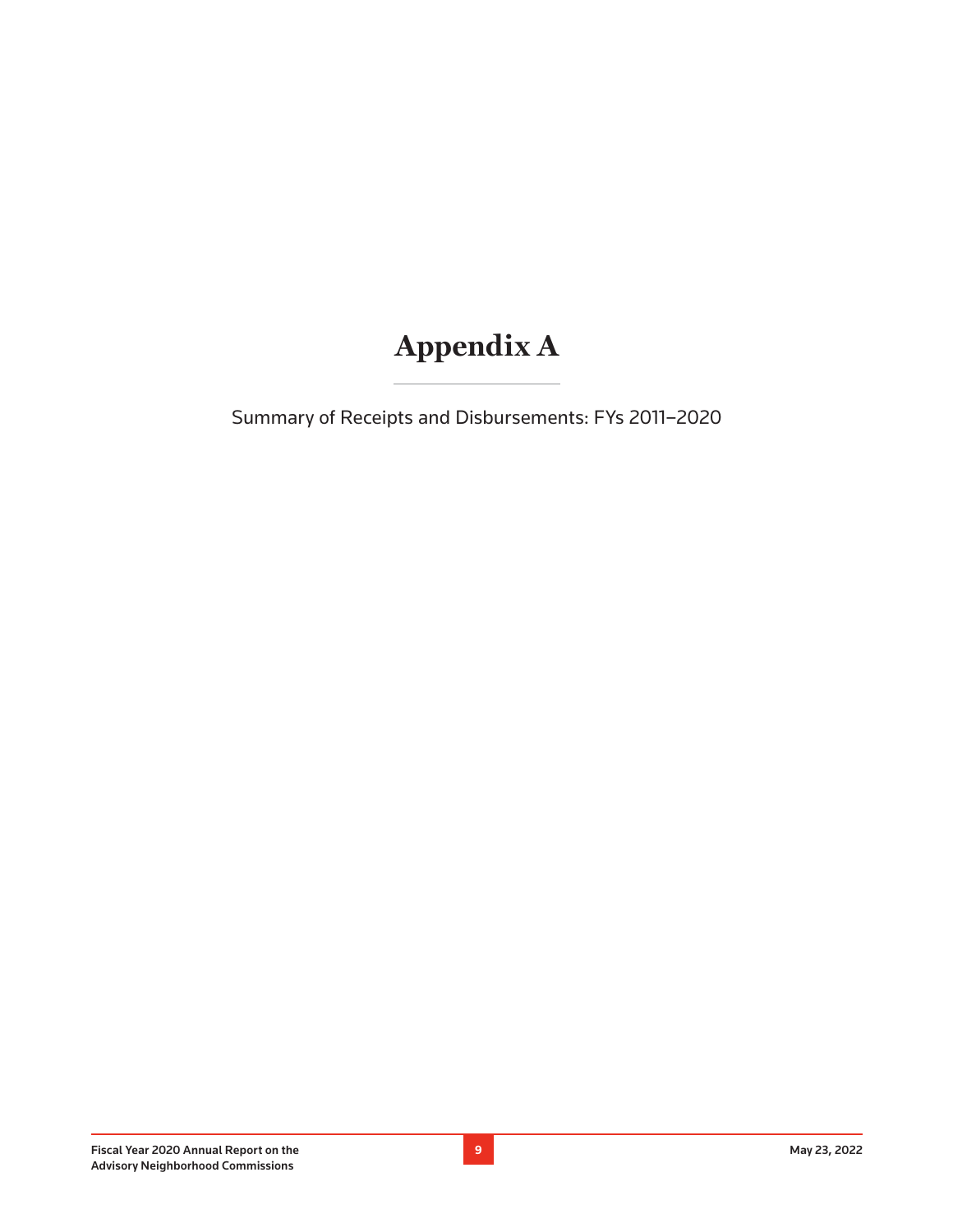#### Summary of Receipts and Disbursements: Fiscal Years 2011–2020

|                                                      | 2011         | 2012         | 2013         | 2014         | 2015         | 2016         | 2017         | 2018                          | 2019         | 2020                          |
|------------------------------------------------------|--------------|--------------|--------------|--------------|--------------|--------------|--------------|-------------------------------|--------------|-------------------------------|
| <b>Beginning Balance October 1</b>                   |              |              |              |              |              |              |              | \$1,479,076.86                |              | \$1,404,927.33 \$1,498,802.31 |
| <b>Receipts</b>                                      |              |              |              |              |              |              |              |                               |              |                               |
| <b>District Allotment</b>                            | \$546,781.99 | \$630,713.22 | \$646,711.79 | \$565,950.23 | \$728,920.94 | \$614,234.80 | \$436,068.98 | \$503,097.89                  |              | \$694,530.12 \$554,694.03     |
| Interest                                             | \$149,509.34 | \$226,300.12 | \$138,122.38 | \$26,025.02  | \$158,456.21 | \$126,530.20 | \$107.14     | \$122.31                      | \$172.44     | \$210.41                      |
| Other Income                                         | \$0.00       | \$0.00       | \$0.00       | \$0.00       | \$0.00       | \$0.00       | \$11,731.93  | \$20,177.72                   | \$10,064.83  | \$6,151.78                    |
| <b>Transfer from Savings</b>                         | \$0.00       | \$0.00       | \$0.00       | \$0.00       | \$0.00       | \$0.00       | \$29,000.00  | \$3,420.00                    | \$5,287.72   | \$13,734.23                   |
| <b>Total Receipts</b>                                | \$696,291.33 | \$857,013.34 | \$784,834.17 | \$591,975.25 | \$887,377.15 | \$740,765.00 | \$476,908.05 | \$526,817.92                  | \$710,055.11 | \$574,790.45                  |
|                                                      |              |              |              |              |              |              |              |                               |              |                               |
| <b>Disbursements</b>                                 |              |              |              |              |              |              |              |                               |              |                               |
| Personnel                                            | \$194,686.35 | \$174,109.51 | \$161,435.90 | \$141,027.75 | \$130,861.28 | \$144,513.91 | \$0.00       | \$142,490.99                  | \$168,684.14 | \$149,653.85                  |
| <b>Direct Office Cost</b>                            | \$97,572.15  | \$87,222.97  | \$85,935.35  | \$62,894.63  | \$43,070.79  | \$40,974.34  | \$0.00       | \$30,440.36                   | \$51,213.95  | \$43,717.14                   |
| Communication                                        | \$99,947.02  | \$88,373.27  | \$72,010.90  | \$83,497.76  | \$76,552.87  | \$63,727.13  | \$0.00       | \$71,087.64                   | \$81,062.19  | \$71,755.24                   |
| Office Supplies,<br>Equipment, Printing              | \$107,797.39 | \$93,758.44  | \$65,519.32  | \$89,365.94  | \$77,709.48  | \$54,661.12  | \$0.00       | \$57,453.31                   | \$56,573.56  | \$52,448.06                   |
| Grants                                               | \$153,238.25 | \$150,315.82 | \$78,379.32  | \$75,070.14  | \$60,788.57  | \$72,114.94  | \$0.00       | \$70,770.69                   | \$63,290.32  | \$175,067.44                  |
| <b>Local Transportation</b>                          | \$651.24     | \$861.50     | \$1,212.02   | \$430.35     | \$442.14     | \$563.12     | \$0.00       | \$130.30                      | \$658.41     | \$644.26                      |
| <b>Purchase of Service</b>                           | \$145,829.76 | \$132,325.68 | \$84,458.42  | \$121,025.04 | \$114,803.06 | \$103,608.20 | \$0.00       | \$124,958.80                  | \$132,576.02 | \$94,488.73                   |
| <b>Bank Charges, Transfers</b><br>and Petty Cash     | \$29,269.86  | \$21,562.20  | \$4,989.85   | \$5,006.24   | \$149,942.19 | \$11,835.13  | \$2,724.91   | \$3,740.51                    | \$4,106.59   | \$13,632.60                   |
| Other                                                | \$107,310.60 | \$37,358.29  | \$282,846.57 | \$27,352.57  | \$39,175.84  | \$89,658.10  | \$483,721.67 | \$99,894.85                   | \$58,014.95  | \$53,540.01                   |
| <b>Total Disbursements</b>                           | \$936,302.62 | \$785,887.68 | \$836,787.65 | \$605,670.42 | \$693,346.22 | \$581,655.99 | \$486,446.58 | \$600,967.45                  | \$616,180.13 | \$654,947.33                  |
| \$1,404,927.33<br><b>Ending Balance September 30</b> |              |              |              |              |              |              |              | \$1,498,802.31 \$1,418,645.43 |              |                               |

Source: ANC Quarterly Financial Reports FYs 2011 -2020 and Bank Statements for FYs 2017-2020

NOTE 1: FY 2017 disbursements were placed in either the Bank Charges or Other categories. We did not review the FY 2017 quarterly financial reports, cancelled checks, or transactions. NOTE 2: ODCA's FY 2018 financial reports were prepared on the accrual basis of accounting, which now includes beginning and ending balances.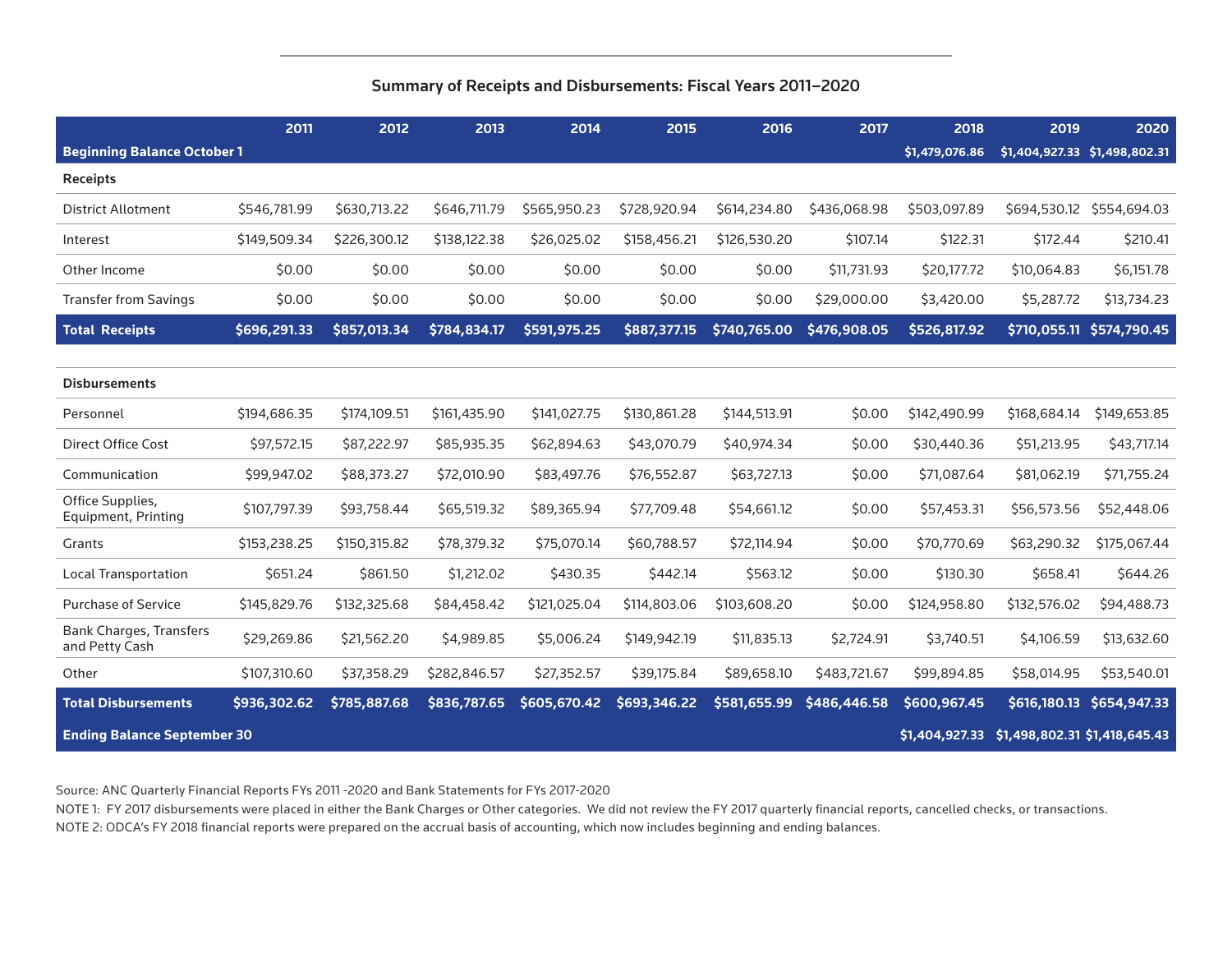### **Appendix B**

FY 2020 Disbursement Summary by Ward and Category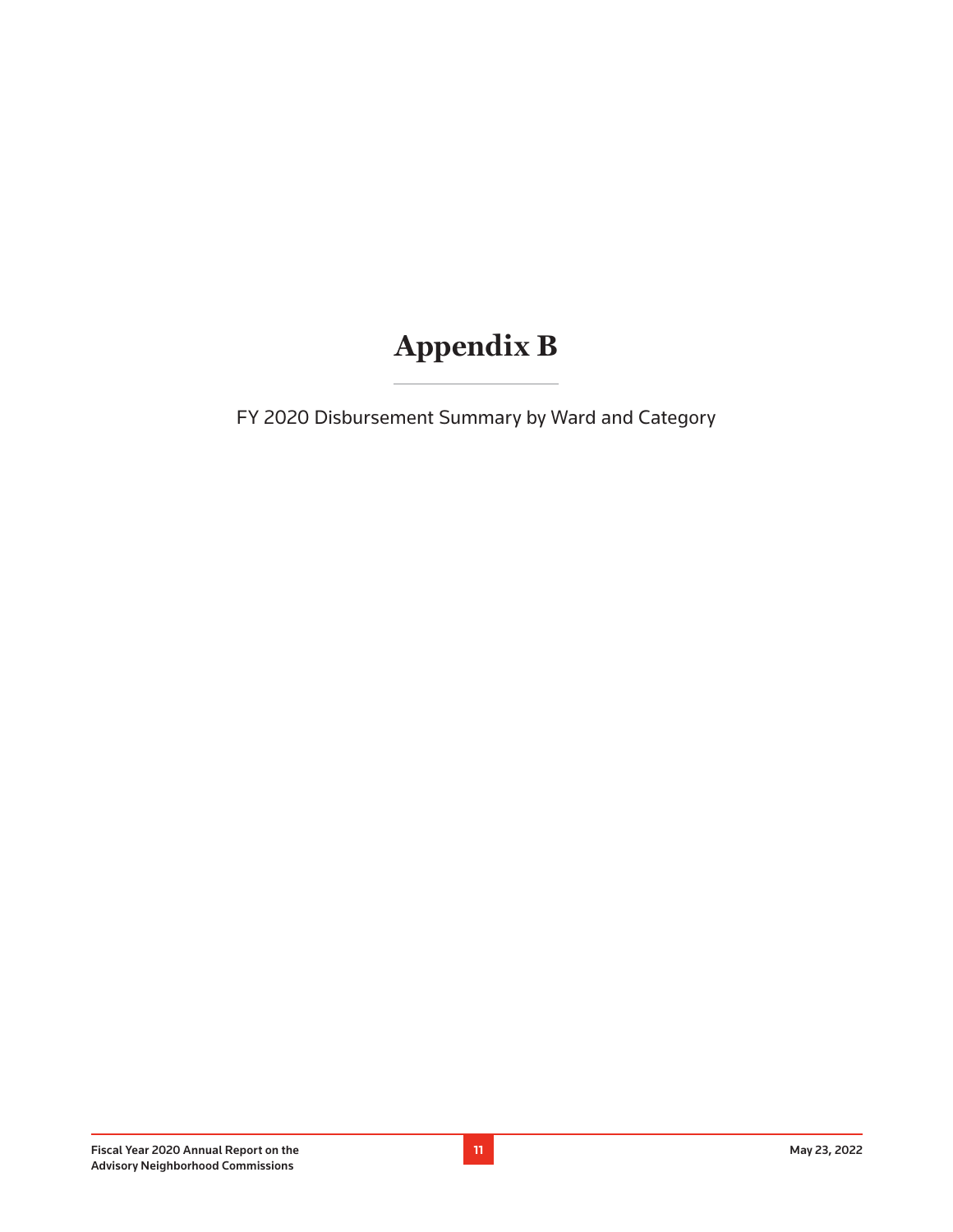| Fiscal Year 2020 Disbursement Summary by Ward and Category |  |  |  |  |  |  |
|------------------------------------------------------------|--|--|--|--|--|--|
|------------------------------------------------------------|--|--|--|--|--|--|

| <b>Disbursement Category</b>           | <b>Ward 1</b> | <b>Ward 2</b> | Ward 3      | Ward 4      | Ward 5      | Ward 6       | <b>Ward 7</b> | Ward 8      | <b>Total</b> |
|----------------------------------------|---------------|---------------|-------------|-------------|-------------|--------------|---------------|-------------|--------------|
| Personnel                              | \$19,717.24   | \$65,866.07   | \$23,464.54 | \$8,160.14  | \$2,700.00  | \$9,967.58   | \$15,324.93   | \$4,453.35  | \$149,653.85 |
| Direct Office Cost                     | \$6,175.00    | \$0.00        | \$1,529.74  | \$11,530.95 | \$7,704.94  | \$844.00     | \$12,410.00   | \$3,522.51  | \$43,717.14  |
| Communication                          | \$1,086.11    | \$3,058.81    | \$5,682.66  | \$7,038.01  | \$12,104.22 | \$8,560.67   | \$13,391.57   | \$20,833.19 | \$71,755.24  |
| Office Supplies, Equipment, Printing   | \$4,804.18    | \$1,049.74    | \$1,872.48  | \$4,567.58  | \$19,628.33 | \$4,202.35   | \$7,508.77    | \$8,814.63  | \$52,448.06  |
| Grants                                 | \$43,057.18   | \$0.00        | \$33,891.80 | \$15,920.00 | \$10,274.10 | \$65,328.36  | \$5,596.00    | \$1,000.00  | \$175,067.44 |
| <b>Local Transportation</b>            | \$0.00        | \$0.00        | \$0.00      | \$0.00      | \$644.26    | \$0.00       | \$0.00        | \$0.00      | \$644.26     |
| Purchase of Service                    | \$12,435.89   | \$16,160.29   | \$13,154.65 | \$1,005.00  | \$13,240.00 | \$25,054.72  | \$13,438.18   | \$0.00      | \$94,488.73  |
| Bank Charges, Transfers and Petty Cash | \$117.00      | \$156.00      | \$397.83    | \$10,304.68 | \$652.53    | \$570.87     | \$455.50      | \$978.19    | \$13,632.60  |
| Other                                  | \$36,831.74   | \$658.87      | \$135.00    | \$4,268.28  | \$2,030.19  | \$1,540.56   | \$4,824.67    | \$3,250.70  | \$53,540.01  |
| <b>Total Disbursements</b>             | \$124,224.34  | \$86,949.78   | \$80,128.70 | \$62,794.64 | \$68,978.57 | \$116,069.11 | \$72,949.62   | \$42,852.57 | \$654,947.33 |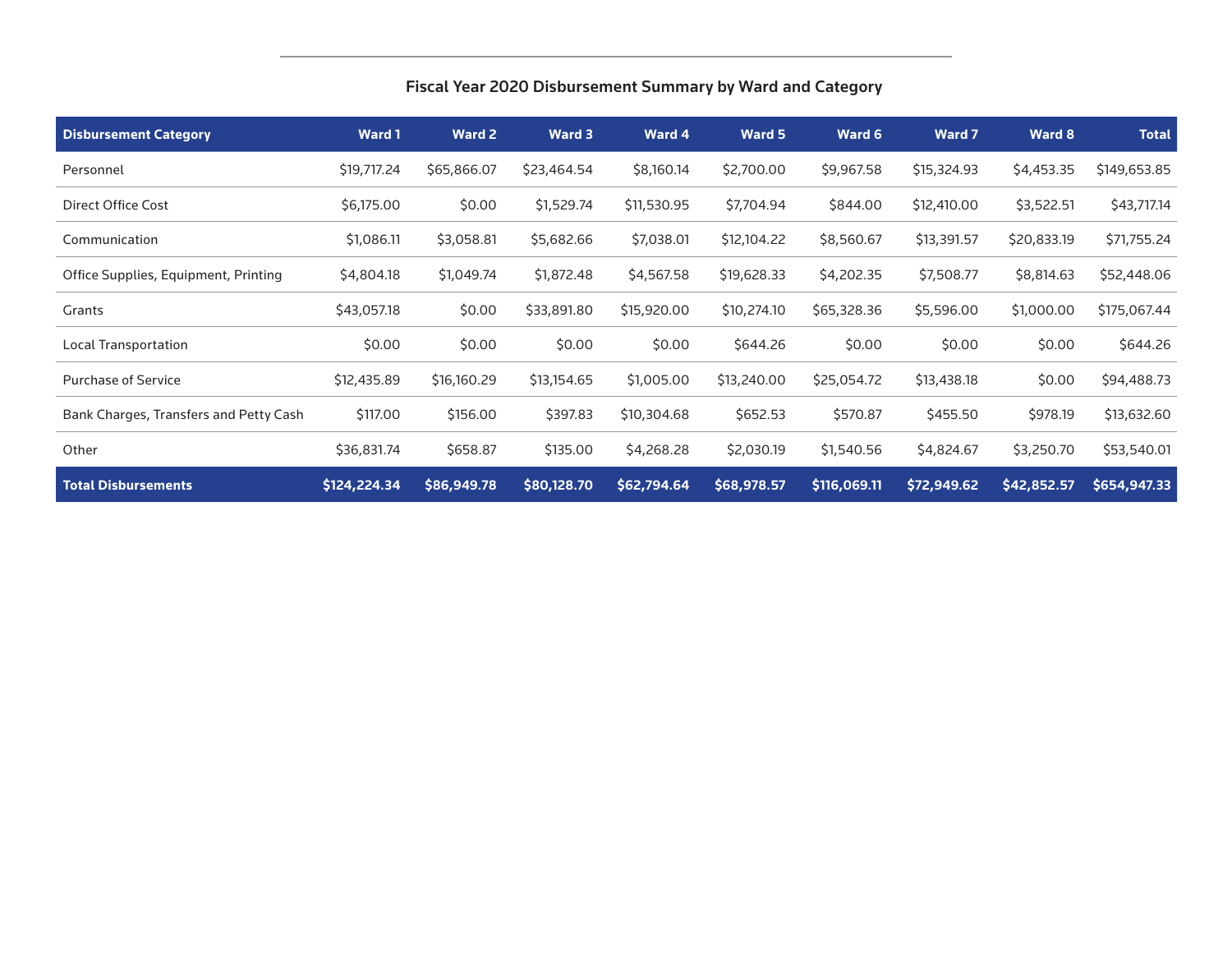# **Appendix C**

FY 2020 Percentage of Available Funds Spent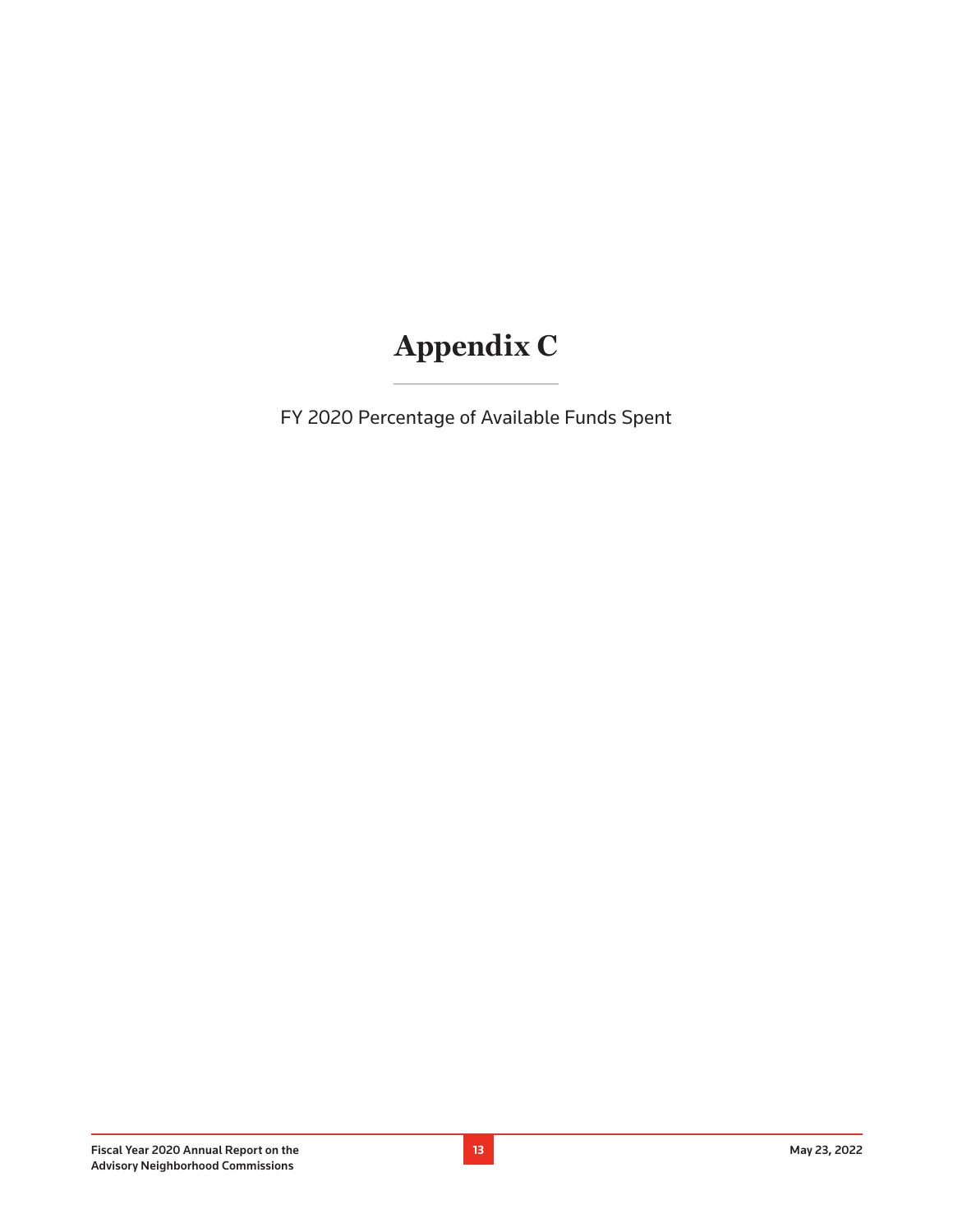### Percentage of Available Funds Spent FY 2020

| <b>ANC</b>          | # of Single<br><b>Member Districts</b> | <b>FY 2020</b><br><b>Funds Available</b> | <b>FY 2020</b><br><b>Disbursements</b> | % Funds Spent |  |  |
|---------------------|----------------------------------------|------------------------------------------|----------------------------------------|---------------|--|--|
| 1A                  | 12                                     | \$33,097.92                              | \$26,534.56                            | 80.17%        |  |  |
| 1B                  | 12                                     | \$152,977.93                             | \$6,496.36                             | 4.25%         |  |  |
| 1C                  | 8                                      | \$41,716.29                              | \$27,189.63                            | 65.18%        |  |  |
| 1 <sub>D</sub>      | 5                                      | \$117,991.04                             | \$64,003.79                            | 54.24%        |  |  |
| <b>Ward 1 Total</b> | 37                                     | \$345,783.18                             | \$124,224.34                           | 35.93%        |  |  |
| 2A                  | 8                                      | \$79,795.46                              | \$24,438.72                            | 30.63%        |  |  |
| 2B                  | 9                                      | \$62,310.12                              | \$22,604.79                            | 36.28%        |  |  |
| 2C                  | 3                                      | \$59,688.78                              | \$1,571.69                             | 2.63%         |  |  |
| 2D                  | 2                                      | \$13,823.99                              | \$1,135.29                             | 8.21%         |  |  |
| 2E                  | 8                                      | \$32,611.83                              | \$14,453.95                            | 44.32%        |  |  |
| 2F                  | 8                                      | \$22,978.53                              | \$22,745.34                            | 98.99%        |  |  |
| <b>Ward 2 Total</b> | 38                                     | \$271,208.71                             | \$86,949.78                            | 32.06%        |  |  |
| 3B                  | 5                                      | \$14,636.63                              | \$10,714.42                            | 73.20%        |  |  |
| 3C                  | 9                                      | \$35,122.22                              | \$8,345.14                             | 23.76%        |  |  |
| 3D                  | 10                                     | \$62,755.85                              | \$19,414.52                            | 30.94%        |  |  |
| 3E                  | 5                                      | \$42,000.83                              | \$13,517.83                            | 32.18%        |  |  |
| 3F                  | 7                                      | \$88,548.66                              | \$18,216.65                            | 20.57%        |  |  |
| 3G                  | 7                                      | \$25,562.12                              | \$9,920.14                             | 38.81%        |  |  |
| <b>Ward 3 Total</b> | 43                                     | \$268,626.31                             | \$80,128.70                            | 29.83%        |  |  |
| 4A                  | 8                                      | \$53,891.57                              | \$12,709.78                            | 23.58%        |  |  |
| 4B                  | 9                                      | \$26,628.81                              | \$4,307.79                             | 16.18%        |  |  |
| 4C                  | 10                                     | \$37,372.42                              | \$32,610.89                            | 87.26%        |  |  |
| 4D                  | 6                                      | \$30,183.36                              | \$13,166.18                            | 43.62%        |  |  |
| <b>Ward 4 Total</b> | 33                                     | \$148,076.16                             | \$62,794.64                            | 42.41%        |  |  |
| 5A                  | 8                                      | \$42,855.92                              | \$11,727.28                            | 27.36%        |  |  |
| <b>5B</b>           | 5                                      | \$14,718.86                              | \$11,495.01                            | 78.10%        |  |  |
| 5C                  | 7                                      | \$67,164.29                              | \$1,062.32                             | 1.58%         |  |  |
| 5D                  | $\overline{7}$                         | \$131,964.52                             | \$25,630.03                            | 19.42%        |  |  |
| 5E                  | 10                                     | \$49,281.08                              | \$19,063.93                            | 38.68%        |  |  |
| <b>Ward 5 Total</b> | 37                                     | \$305,984.67                             | \$68,978.57                            | 22.54%        |  |  |
| 6A                  | 8                                      | \$46,545.53                              | \$17,145.76                            | 36.84%        |  |  |
| 6B                  | 10                                     | \$92,623.16                              | \$59,766.58                            | 64.53%        |  |  |
| 6C                  | 6                                      | \$61,751.52                              | \$21,639.31                            | 35.04%        |  |  |
| 6D                  | 7                                      | \$60,496.90                              | \$13,702.48                            | 22.65%        |  |  |
| 6E                  | $\overline{7}$                         | \$47,080.52                              | \$3,814.98                             | 8.10%         |  |  |
| <b>Ward 6 Total</b> | 38                                     | \$308,497.63                             | \$116,069.11                           | 37.62%        |  |  |
| 7В                  | 7                                      | \$33,169.07                              | \$9,252.73                             | 27.90%        |  |  |
| 7C                  | $\overline{7}$                         | \$37,246.23                              | \$14,625.22                            | 39.27%        |  |  |
| 7D                  | $\overline{7}$                         | \$36,750.88                              | \$3,025.00                             | 8.23%         |  |  |
| 7E                  | $\overline{\phantom{a}}$               | \$86,157.48                              | \$26,896.05                            | 31.22%        |  |  |
| 7F                  | $\overline{\phantom{a}}$               | \$69,455.30                              | \$19,150.62                            | 27.57%        |  |  |
| <b>Ward 7 Total</b> | 35                                     | \$262,778.96                             | \$72,949.62                            | 27.76%        |  |  |
| 8A                  | $\overline{7}$                         | \$24,595.99                              | \$13,763.81                            | 55.96%        |  |  |
| 8B                  | $\boldsymbol{7}$                       | \$39,885.45                              | \$145.00                               | 0.36%         |  |  |
| 8C                  | $\boldsymbol{7}$                       | \$24,374.36                              | \$15,938.66                            | 65.39%        |  |  |
| 8D                  | $\overline{7}$                         | \$54,100.87                              | \$8,746.69                             | 16.17%        |  |  |
| 8E                  | $\overline{7}$                         | \$19,680.47                              | \$4,258.41                             | 21.64%        |  |  |
| <b>Ward 8 Total</b> | 35                                     | \$162,637.14                             | \$42,852.57                            | 26.35%        |  |  |
|                     |                                        |                                          |                                        |               |  |  |
| <b>TOTAL</b>        | 296                                    | \$2,073,592.76                           | \$654,947.33                           | 31.59%        |  |  |

Source: ANC Quarterly Financial Reports and bank statements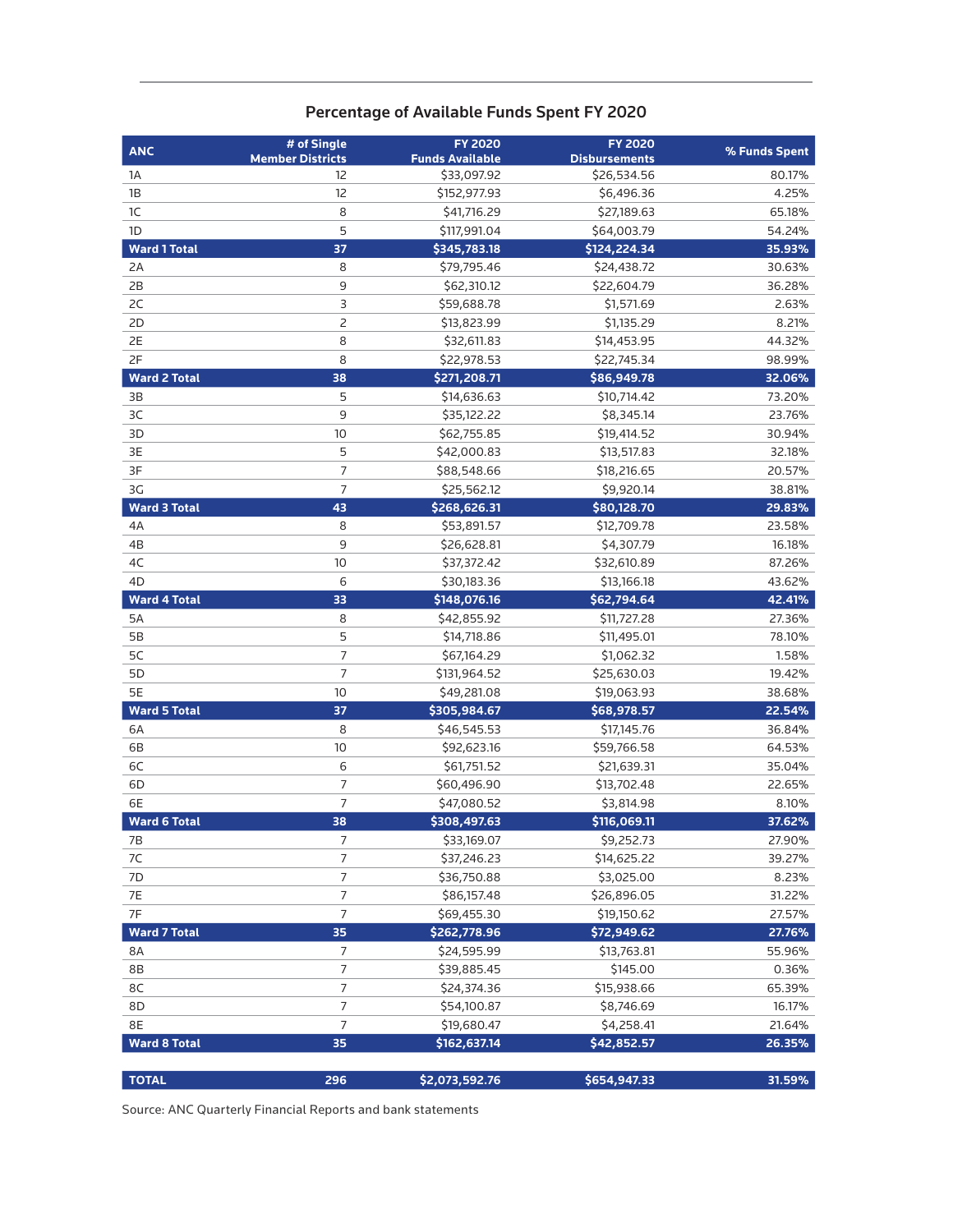### **Appendix D**

ANC Savings Account Balances as of September 30, 2020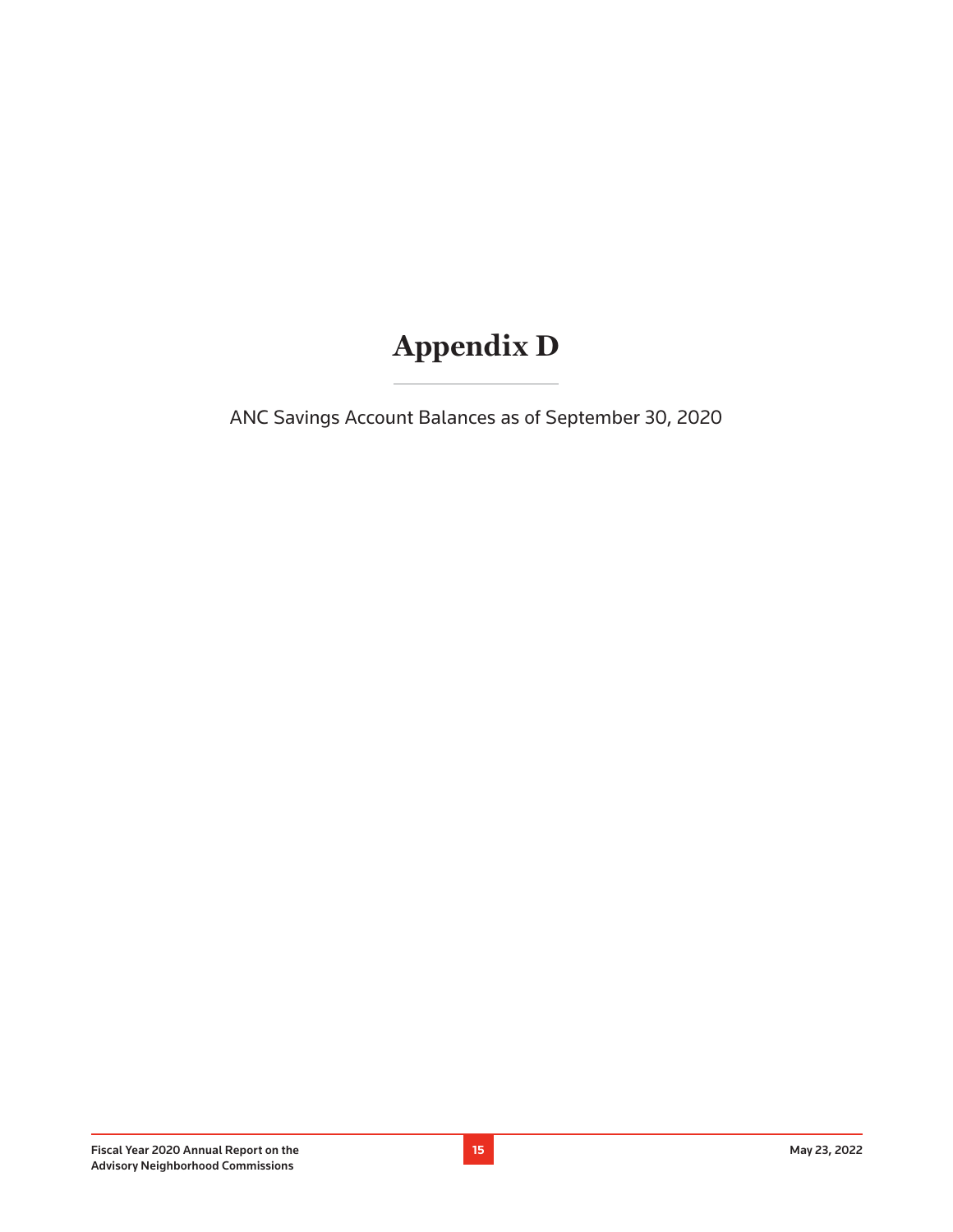ANC Savings Account Balances as of September 30, 2020

| <b>ANC</b>   | <b>Balance as of September 30, 2018</b> |
|--------------|-----------------------------------------|
| 2F           | \$9,248.52                              |
| 3C           | \$29,206.20                             |
| 4C           | \$16,803.80                             |
| 5C           | \$10,028.31                             |
| 6A           | \$100.05                                |
| 7F           | \$22,213.35                             |
| <b>Total</b> | \$87,600.23                             |

Source: ANC's Bank Statements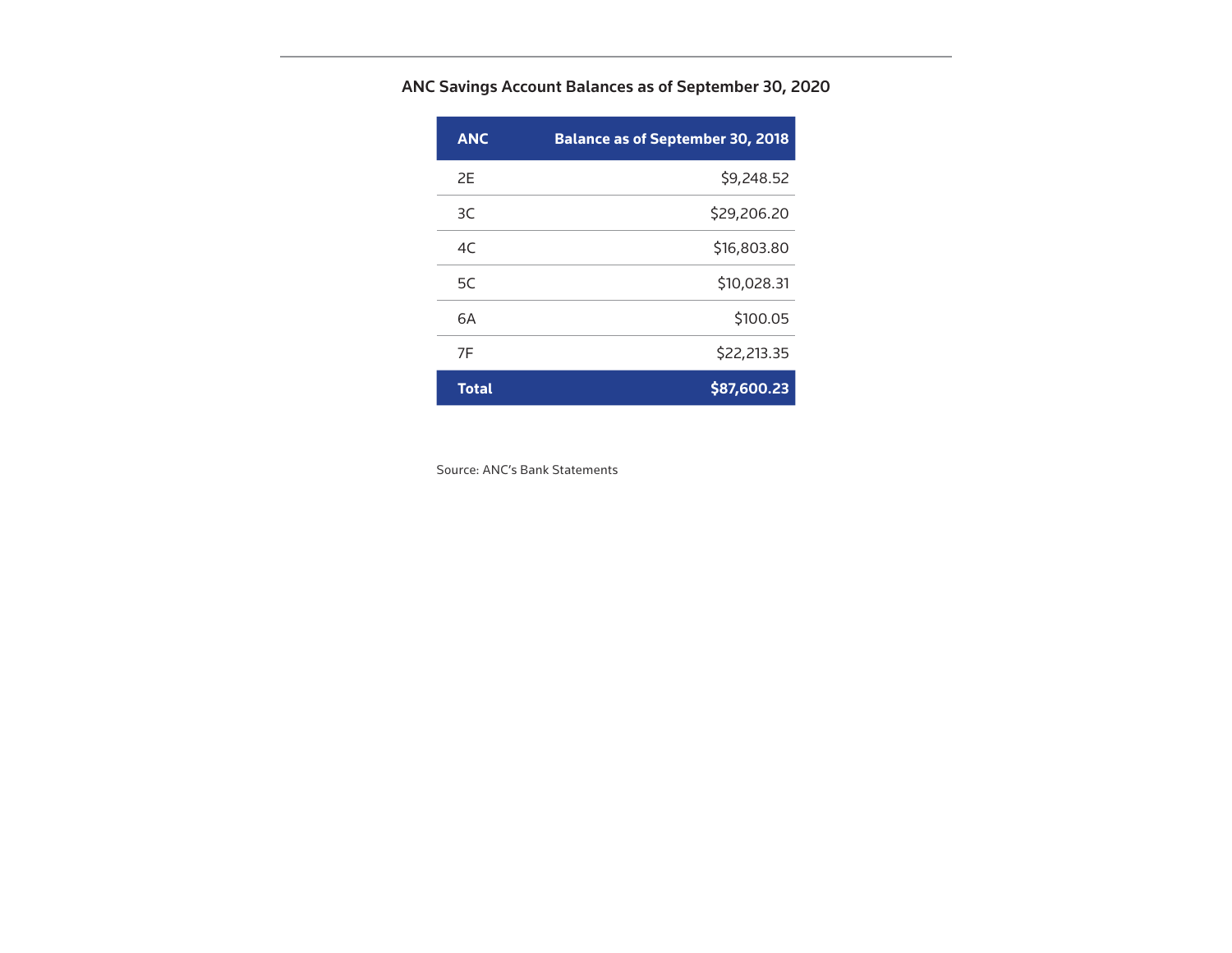### **Appendix E**

Allocation of the \$799,688 FY 2020 ANC Appropriation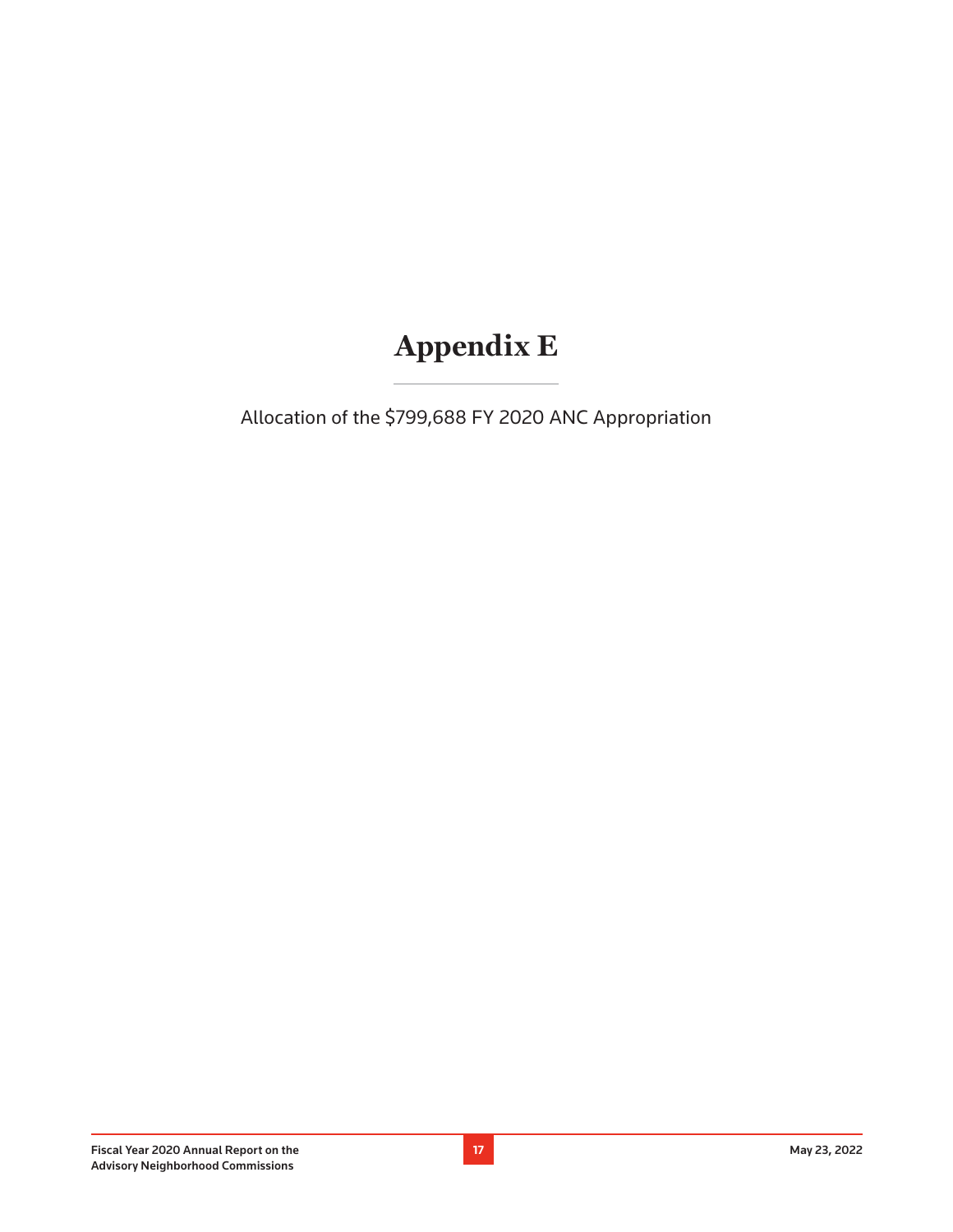| <b>ANC</b>          | <b>FY 2020</b>             | <b>Percentage of</b>       | <b>Amount Withheld</b>       | <b>Percentage of Total</b> |
|---------------------|----------------------------|----------------------------|------------------------------|----------------------------|
|                     | <b>Allocation</b>          | <b>Total Appropriation</b> | from Allocation <sup>1</sup> | <b>Allocation Withheld</b> |
| 1A                  | \$31,541.04                | 4%                         | \$0.00                       | 0%                         |
| 1B                  | \$31,676.60                | 4%                         | \$0.00                       | 0%                         |
| 1C                  | \$21,842.04                | 3%                         | \$668.11                     | 3%                         |
| 1D                  | \$13,900.00                | 2%                         | \$3,541.64                   | 25%                        |
| <b>Ward 1 Total</b> | \$98,959.68                | 12%                        | \$4,209.75                   | 4%                         |
| 2A                  | \$22,878.68                | 3%                         | \$0.00                       | 0%                         |
| 2B                  | \$24,074.76                | 3%                         | \$0.00                       | 0%                         |
| 2C                  | \$7,284.20                 | 1%                         | \$0.00                       | 0%                         |
| 2D                  | \$3,599.04                 | 0%                         | \$0.00                       | 0%                         |
| 2E                  | \$21,883.32                | 3%                         | \$0.00                       | 0%                         |
| 2F                  | \$22,141.12                | 3%                         | \$612.12                     | 3%                         |
| <b>Ward 2 Total</b> | \$101,861.12               | 13%                        | \$612.12                     | $1\%$                      |
| 3B                  | \$13,820.20                | 2%                         | \$1,055.00                   | 8%                         |
| 3C                  | \$24,110.68                | 3%                         | \$0.00                       | 0%                         |
| 3D                  | \$26,562.68                | 3%                         | \$0.00                       | 0%                         |
| 3E                  | \$13,659.40                | 2%                         | \$0.00                       | 0%                         |
| 3F                  | \$18,392.04                | 2%                         | \$0.00                       | 0%                         |
| 3G                  | \$18,878.40                | 2%                         | \$0.00                       | 0%                         |
| <b>Ward 3 Total</b> | \$115,423.40               | 14%                        | \$1,055.00                   | $1\%$                      |
| 4A                  | \$22,131.76                | 3%                         | \$0.00                       | 0%                         |
| 4B                  | \$24,611.68                | 3%                         | \$0.00                       | 0%                         |
| 4C                  | \$26,611.84                | 3%                         | \$0.00                       | 0%                         |
| 4D                  | \$16,763.92                | 2%                         | \$0.00                       | 0%                         |
| <b>Ward 4 Total</b> | \$90,119.20                | 11%                        | \$0.00                       | 0%                         |
| 5A<br>5B            | \$21,721.12                | 3%<br>2%                   | \$0.00<br>\$0.00             | 0%<br>0%                   |
| 5C                  | \$13,143.76<br>\$18,405.28 | 2%                         | \$0.00                       | 0%                         |
| 5D                  | \$19,309.04                | 2%                         | \$4,827.26                   | 25%                        |
| 5E                  | \$26,175.96                | 3%                         | \$0.00                       | 0%                         |
| <b>Ward 5 Total</b> | \$98,755.16                | 12%                        | \$4,827.26                   | 5%                         |
| 6A                  | \$21,782.24                | 3%                         | \$0.00                       | 0%                         |
| 6B                  | \$26,868.32                | 3%                         | \$0.00                       | 0%                         |
| 6C                  | \$15,787.12                | 2%                         | \$0.00                       | 0%                         |
| 6D                  | \$19,083.04                | 2%                         | \$0.00                       | 0%                         |
| 6E                  | \$17,799.20                | 2%                         | \$8,899.60                   | 50%                        |
| <b>Ward 6 Total</b> | \$101,319.92               | 13%                        | \$8,899.60                   | 9%                         |
| 7В                  | \$19,253.20                | 2%                         | \$0.00                       | 0%                         |
| 7C                  | \$18,722.92                | 2%                         | \$0.00                       | 0%                         |
| 7D                  | \$18,425.20                | 2%                         | \$9,212.60                   | 50%                        |
| 7E                  | \$18,034.48                | 2%                         | \$0.00                       | 0%                         |
| 7F                  | \$20,917.12                | 3%                         | \$2,235.87                   | 11%                        |
| <b>Ward 7 Total</b> | \$95,352.92                | 12%                        | \$11,448.47                  | 12%                        |
| 8A                  | \$19,439.20                | 2%                         | \$0.00                       | 0%                         |
| 8B                  | \$18,914.32                | 2%                         | \$0.00                       | 0%                         |
| 8C                  | \$19,441.92                | 2%                         | \$9,720.96                   | 50%                        |
| 8D                  | \$19,788.76                | 2%                         | \$132.07                     | 1%                         |
| 8E                  | \$20,312.40                | 3%                         | \$10,156.20                  | 50%                        |
| <b>Ward 8 Total</b> | \$97,896.60                | 12%                        | \$20,009.23                  | 20%                        |
|                     |                            |                            |                              |                            |
| <b>TOTAL</b>        | \$799,688.00               | 100%                       | \$51,061.43                  | 6%                         |

#### Allocation of the \$799,688 Fiscal Year 2020 ANC Appropriation and Amounts Withheld

1 Amounts contain allotment deduction and/or forfeiture.

Source: District of Columbia Office of Chief Financial Officer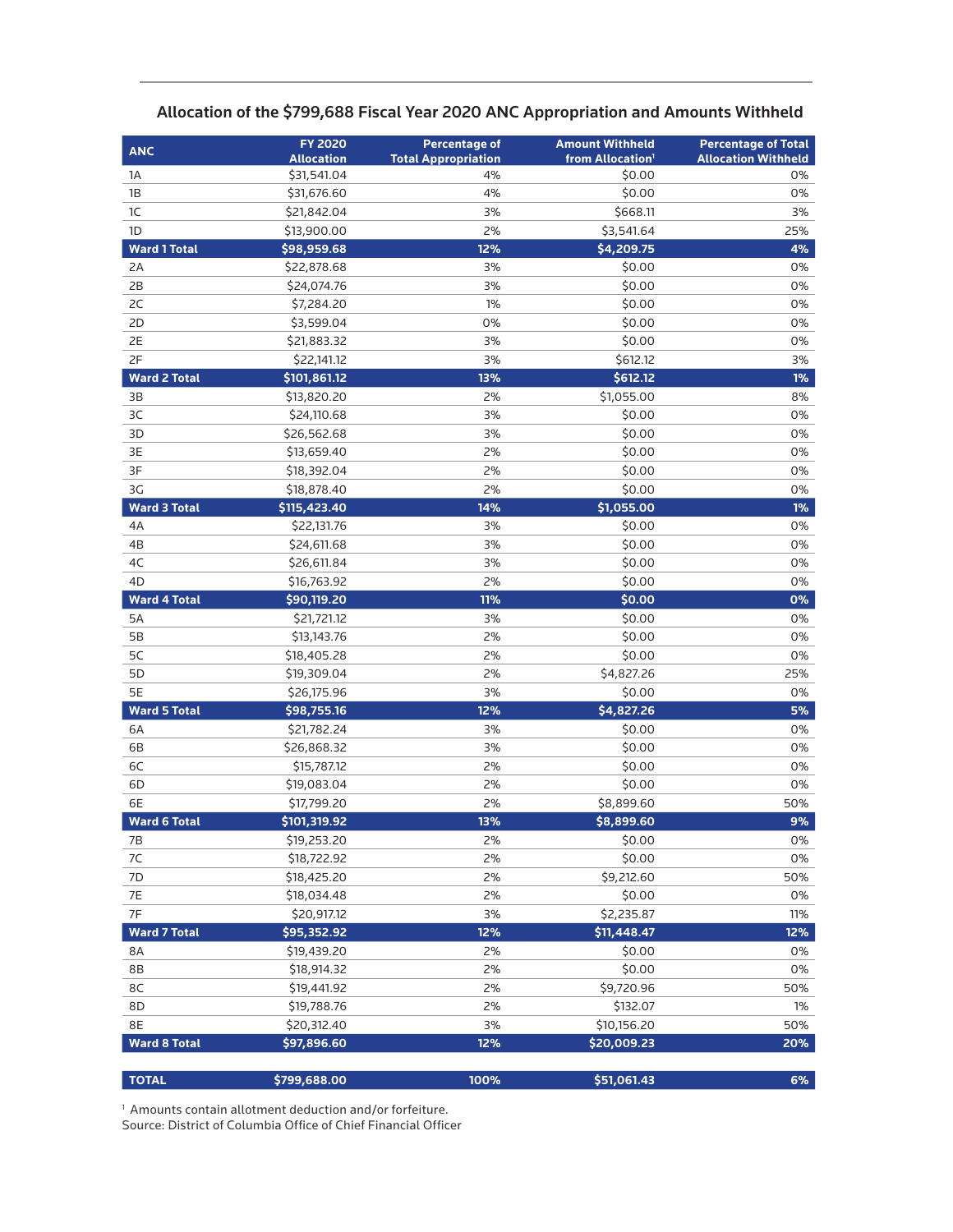# **Appendix F**

Summary of FY 2020 Quarterly Receipts and Disbursements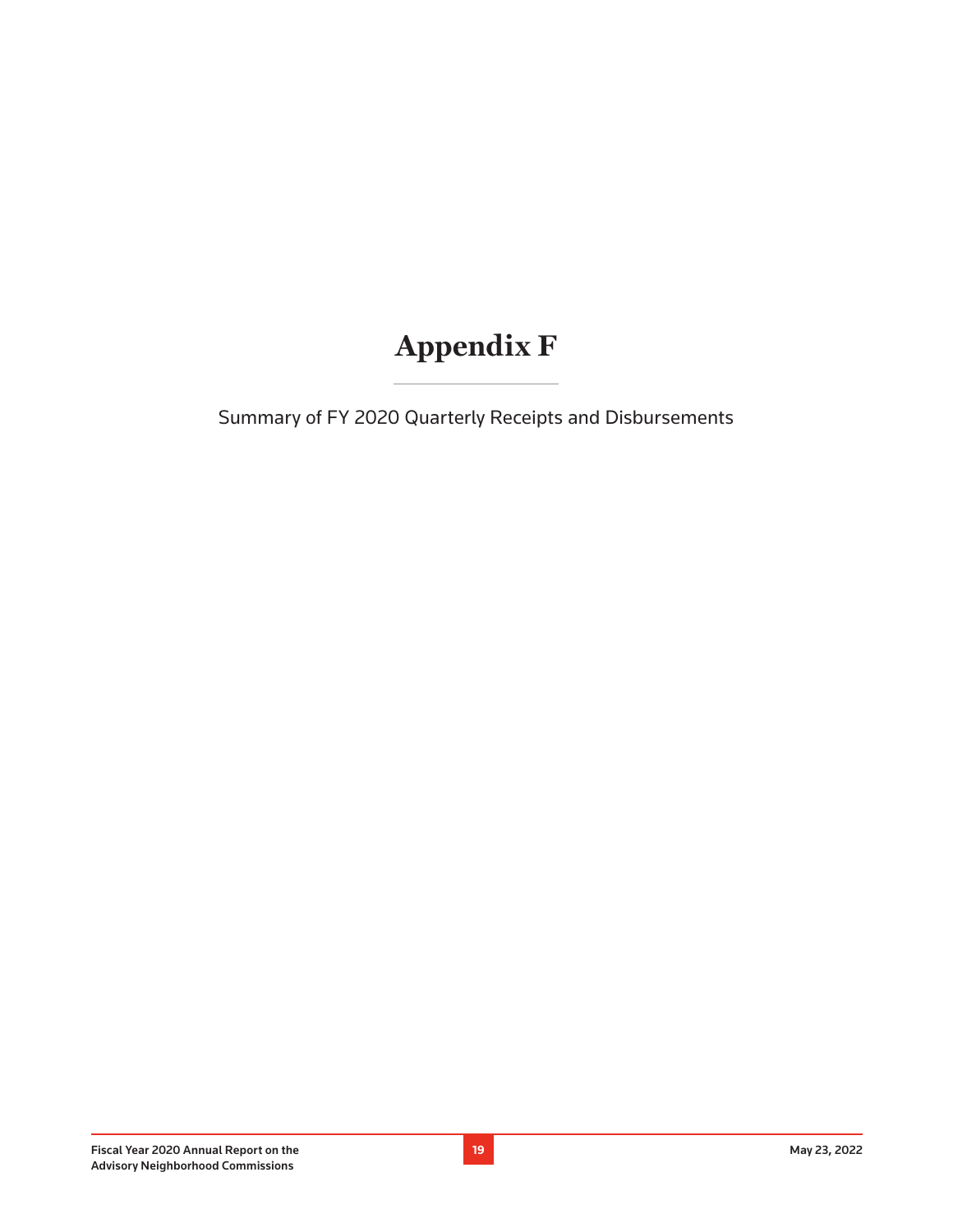#### Ward 1, Fiscal Year 2020 Financial Summary

|                                                | ANC <sub>1</sub> A | ANC <sub>1B</sub> | ANC <sub>1C</sub> | ANC <sub>1D</sub> | <b>Total</b> |
|------------------------------------------------|--------------------|-------------------|-------------------|-------------------|--------------|
| <b>Beginning Balance as of October 1, 2019</b> | \$25,046.31        | \$121,301.33      | \$27,003.53       | \$111,031.47      | \$284,382.64 |
|                                                |                    |                   |                   |                   |              |
| <b>Receipts</b>                                |                    |                   |                   |                   |              |
| <b>District Allotment</b>                      | \$7,885.26         | \$31,676.60       | \$14,710.03       | \$6,950.00        | \$61,221.89  |
| Interest                                       | \$0.00             | \$0.00            | \$2.73            | \$9.57            | \$12.30      |
| Other                                          | \$166.35           | \$0.00            | \$0.00            | \$0.00            | \$166.35     |
| <b>Transfer from Savings</b>                   | \$0.00             | \$0.00            | \$0.00            | \$0.00            | \$0.00       |
| <b>Total Receipts</b>                          | \$8,051.61         | \$31,676.60       | \$14,712.76       | \$6,959.57        | \$61,400.54  |
|                                                |                    |                   |                   |                   |              |
| <b>Disbursements</b>                           |                    |                   |                   |                   |              |
| 1. Personnel                                   | \$10,475.00        | \$0.00            | \$9,242.24        | \$0.00            | \$19,717.24  |
| 2. Direct Office Cost                          | \$6,000.00         | \$0.00            | \$175.00          | \$0.00            | \$6,175.00   |
| 3. Communication                               | \$603.27           | \$329.65          | \$0.00            | \$153.19          | \$1,086.11   |
| 4. Office Supplies, Equipment, Printing        | \$532.10           | \$951.71          | \$2,666.21        | \$654.16          | \$4,804.18   |
| 5. Grants                                      | \$3,000.00         | \$0.00            | \$15,057.18       | \$25,000.00       | \$43,057.18  |
| 6. Local Transportation                        | \$0.00             | \$0.00            | \$0.00            | \$0.00            | \$0.00       |
| 7. Purchase of Service                         | \$0.00             | \$4,540.00        | \$0.00            | \$7,895.89        | \$12,435.89  |
| 8. Bank Charges, Transfers and Petty Cash      | \$93.00            | \$0.00            | \$24.00           | \$0.00            | \$117.00     |
| 9. Other                                       | \$5,831.19         | \$675.00          | \$25.00           | \$30,300.55       | \$36,831.74  |
| <b>Total Disbursements</b>                     | \$26,534.56        | \$6,496.36        | \$27,189.63       | \$64,003.79       | \$124,224.34 |
|                                                |                    |                   |                   |                   |              |
| <b>Ending Balance as of September 30, 2020</b> | \$6,563.36         | \$146,481.57      | \$14,526.66       | \$53,987.25       | \$221,558.84 |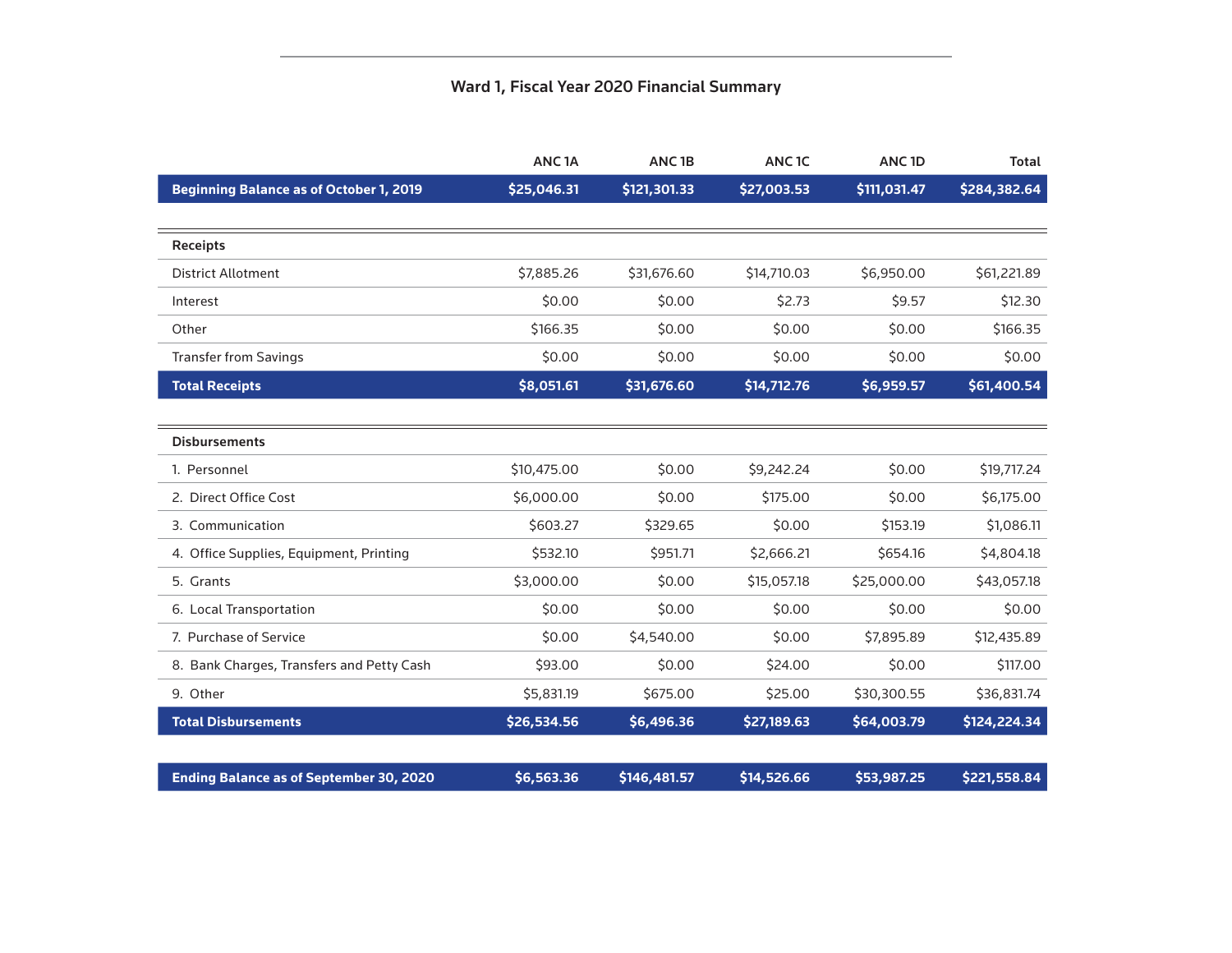### Ward 2, Fiscal Year 2020 Financial Summary

|                                                | ANC <sub>2A</sub> | ANC <sub>2B</sub> | ANC <sub>2C</sub> | ANC <sub>2D</sub> | ANC <sub>2E</sub> | ANC <sub>2F</sub> | <b>Total</b> |
|------------------------------------------------|-------------------|-------------------|-------------------|-------------------|-------------------|-------------------|--------------|
| <b>Beginning Balance as of October 1, 2019</b> | \$56,916.78       | \$58,194.87       | \$52,404.58       | \$11,255.97       | \$16,199.34       | \$7,902.99        | \$202,874.53 |
|                                                |                   |                   |                   |                   |                   |                   |              |
| <b>Receipts</b>                                |                   |                   |                   |                   |                   |                   |              |
| <b>District Allotment</b>                      | \$22,878.68       | \$4,115.25        | \$7,284.20        | \$2,561.84        | \$16,412.49       | \$15,075.54       | \$68,328.00  |
| Interest                                       | \$0.00            | \$0.00            | \$0.00            | \$6.18            | \$0.00            | \$0.00            | \$6.18       |
| Other                                          | \$0.00            | \$0.00            | \$0.00            | \$0.00            | \$0.00            | \$0.00            | \$0.00       |
| <b>Transfer from Savings</b>                   | \$0.00            | \$0.00            | \$0.00            | \$0.00            | \$0.00            | \$0.00            | \$0.00       |
| <b>Total Receipts</b>                          | \$22,878.68       | \$4,115.25        | \$7,284.20        | \$2,568.02        | \$16,412.49       | \$15,075.54       | \$68,334.18  |
|                                                |                   |                   |                   |                   |                   |                   |              |
| <b>Disbursements</b>                           |                   |                   |                   |                   |                   |                   |              |
| 1. Personnel                                   | \$16,396.53       | \$15,249.36       | \$0.00            | \$0.00            | \$13,769.48       | \$20,450.70       | \$65,866.07  |
| 2. Direct Office Cost                          | \$0.00            | \$0.00            | \$0.00            | \$0.00            | \$0.00            | \$0.00            | \$0.00       |
| 3. Communication                               | \$193.03          | \$1,013.99        | \$0.00            | \$0.00            | \$0.00            | \$1,851.79        | \$3,058.81   |
| 4. Office Supplies, Equipment, Printing        | \$326.02          | \$74.70           | \$121.69          | \$58.29           | \$469.04          | \$0.00            | \$1,049.74   |
| 5. Grants                                      | \$0.00            | \$0.00            | \$0.00            | \$0.00            | \$0.00            | \$0.00            | \$0.00       |
| 6. Local Transportation                        | \$0.00            | \$0.00            | \$0.00            | \$0.00            | \$0.00            | \$0.00            | \$0.00       |
| 7. Purchase of Service                         | \$7,498.14        | \$6,085.74        | \$1,425.00        | \$1,052.00        | \$99.41           | \$0.00            | \$16,160.29  |
| 8. Bank Charges, Transfers and Petty Cash      | \$0.00            | \$156.00          | \$0.00            | \$0.00            | \$0.00            | \$0.00            | \$156.00     |
| 9. Other                                       | \$25.00           | \$25.00           | \$25.00           | \$25.00           | \$116.02          | \$442.85          | \$658.87     |
| <b>Total Disbursements</b>                     | \$24,438.72       | \$22,604.79       | \$1,571.69        | \$1,135.29        | \$14,453.95       | \$22,745.34       | \$86,949.78  |
|                                                |                   |                   |                   |                   |                   |                   |              |
| <b>Ending Balance as of September 30, 2020</b> | \$55,356.74       | \$39,705.33       | \$58,117.09       | \$12,688.70       | \$18,157.88       | \$233.19          | \$184,258.93 |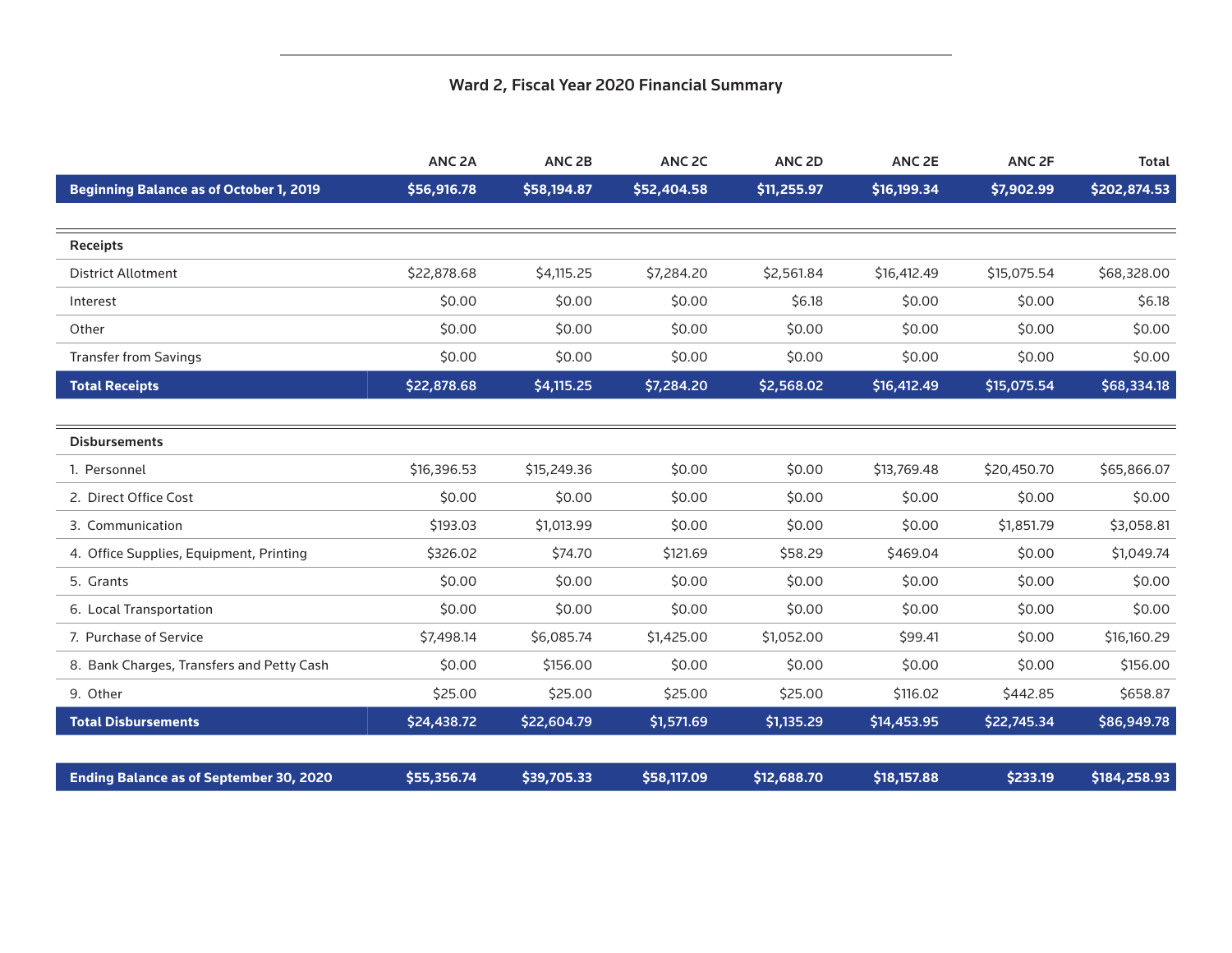### Ward 3, Fiscal Year 2020 Financial Summary

|                                                | ANC <sub>3B</sub> | ANC <sub>3C</sub> | ANC <sub>3D</sub> | ANC <sub>3E</sub> | ANC <sub>3F</sub> | ANC <sub>3G</sub> | <b>Total</b> |
|------------------------------------------------|-------------------|-------------------|-------------------|-------------------|-------------------|-------------------|--------------|
| <b>Beginning Balance as of October 1, 2019</b> | \$5,107.25        | \$30,006.19       | \$44,866.68       | \$25,940.22       | \$83,880.76       | \$15,427.66       | \$205,228.76 |
|                                                |                   |                   |                   |                   |                   |                   |              |
| <b>Receipts</b>                                |                   |                   |                   |                   |                   |                   |              |
| <b>District Allotment</b>                      | \$9,316.47        | \$5,116.03        | \$17,889.17       | \$16,038.21       | \$4,598.01        | \$9,439.20        | \$62,397.09  |
| Interest                                       | \$0.00            | \$0.00            | \$0.00            | \$22.40           | \$39.23           | \$0.00            | \$61.63      |
| Other                                          | \$212.91          | \$0.00            | \$0.00            | \$0.00            | \$30.66           | \$695.26          | \$938.83     |
| <b>Transfer from Savings</b>                   | \$0.00            | \$0.00            | \$0.00            | \$0.00            | \$0.00            | \$0.00            | \$0.00       |
| <b>Total Receipts</b>                          | \$9,529.38        | \$5,116.03        | \$17,889.17       | \$16,060.61       | \$4,667.90        | \$10,134.46       | \$63,397.55  |
|                                                |                   |                   |                   |                   |                   |                   |              |
| <b>Disbursements</b>                           |                   |                   |                   |                   |                   |                   |              |
| 1. Personnel                                   | \$0.00            | \$4,808.56        | \$0.00            | \$4,382.50        | \$8,976.54        | \$5,296.94        | \$23,464.54  |
| 2. Direct Office Cost                          | \$0.00            | \$140.00          | \$1,249.74        | \$0.00            | \$0.00            | \$140.00          | \$1,529.74   |
| 3. Communication                               | \$0.00            | \$150.00          | \$204.00          | \$811.29          | \$2,400.00        | \$2,117.37        | \$5,682.66   |
| 4. Office Supplies, Equipment, Printing        | \$89.89           | \$101.58          | \$485.36          | \$397.54          | \$515.11          | \$283.00          | \$1,872.48   |
| 5. Grants                                      | \$10,190.30       | \$2,500.00        | \$5,000.00        | \$7,901.50        | \$6,300.00        | \$2,000.00        | \$33,891.80  |
| 6. Local Transportation                        | \$0.00            | \$0.00            | \$0.00            | \$0.00            | \$0.00            | \$0.00            | \$0.00       |
| 7. Purchase of Service                         | \$168.00          | \$645.00          | \$12,341.65       | \$0.00            | \$0.00            | \$0.00            | \$13,154.65  |
| 8. Bank Charges, Transfers and Petty Cash      | \$241.23          | \$0.00            | \$108.77          | \$0.00            | \$0.00            | \$47.83           | \$397.83     |
| 9. Other                                       | \$25.00           | \$0.00            | \$25.00           | \$25.00           | \$25.00           | \$35.00           | \$135.00     |
| <b>Total Disbursements</b>                     | \$10,714.42       | \$8,345.14        | \$19,414.52       | \$13,517.83       | \$18,216.65       | \$9,920.14        | \$80,128.70  |
|                                                |                   |                   |                   |                   |                   |                   |              |
| <b>Ending Balance as of September 30, 2020</b> | \$3,922.21        | \$26,777.08       | \$43,341.33       | \$28,483.00       | \$70,332.01       | \$15,641.98       | \$188,497.61 |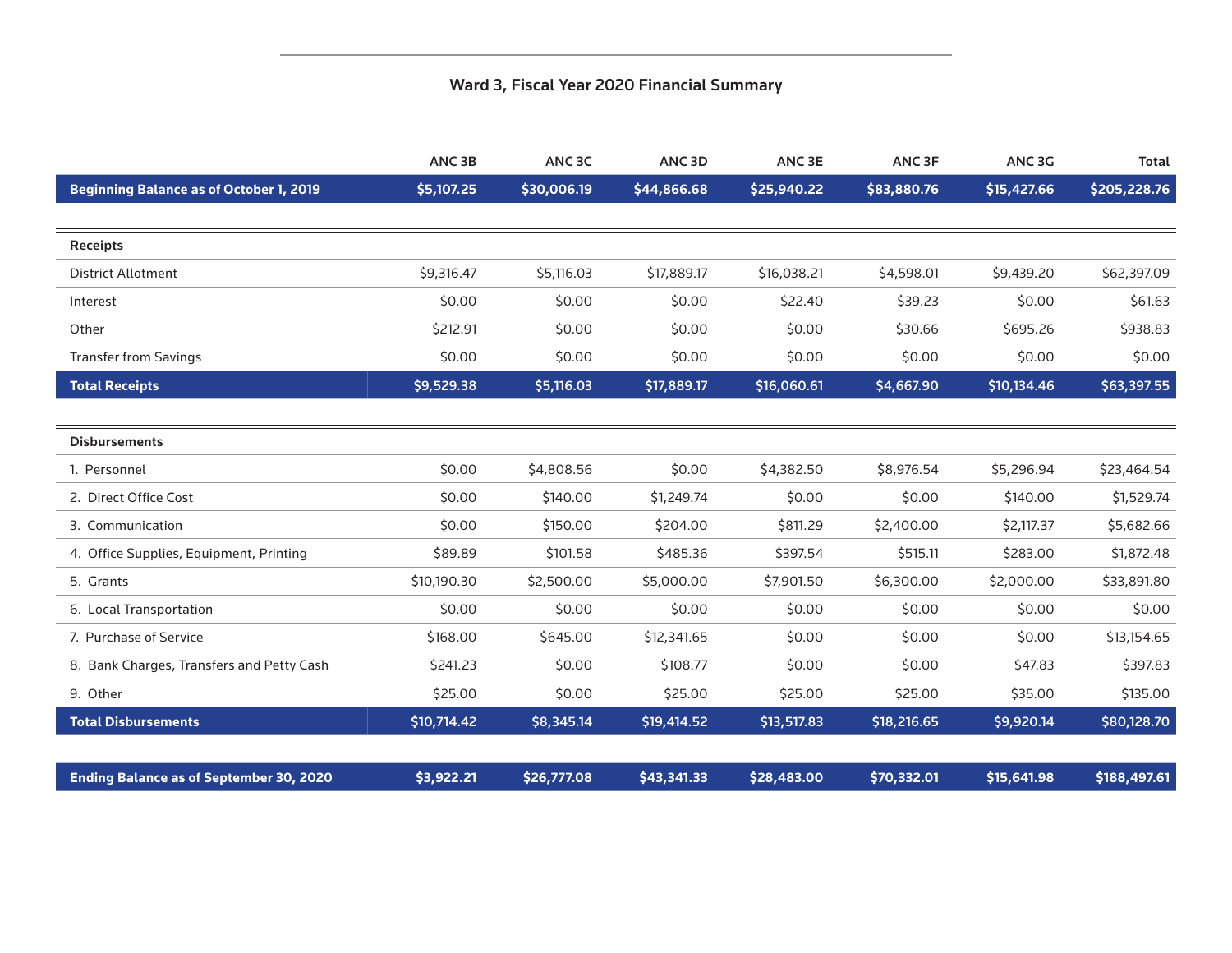### Ward 4, Fiscal Year 2020 Financial Summary

|                                                | ANC <sub>4A</sub> | ANC <sub>4B</sub> | ANC <sub>4C</sub> | ANC <sub>4D</sub> | <b>Total</b> |
|------------------------------------------------|-------------------|-------------------|-------------------|-------------------|--------------|
| <b>Beginning Balance as of October 1, 2019</b> | \$43,353.87       | \$5,087.37        | \$7,169.93        | \$18,815.36       | \$74,426.53  |
|                                                |                   |                   |                   |                   |              |
| <b>Receipts</b>                                |                   |                   |                   |                   |              |
| <b>District Allotment</b>                      | \$8,137.70        | \$21,500.96       | \$28,202.49       | \$11,306.00       | \$69,147.15  |
| Interest                                       | \$0.00            | \$40.48           | \$0.00            | \$0.00            | \$40.48      |
| Other                                          | \$2,400.00        | \$0.00            | \$2,000.00        | \$62.00           | \$4,462.00   |
| <b>Transfer from Savings</b>                   | \$0.00            | \$0.00            | \$0.00            | \$0.00            | \$0.00       |
| <b>Total Receipts</b>                          | \$10,537.70       | \$21,541.44       | \$30,202.49       | \$11,368.00       | \$73,649.63  |
|                                                |                   |                   |                   |                   |              |
| <b>Disbursements</b>                           |                   |                   |                   |                   |              |
| 1. Personnel                                   | \$0.00            | \$608.12          | \$7,552.02        | \$0.00            | \$8,160.14   |
| 2. Direct Office Cost                          | \$8,005.95        | \$2,400.00        | \$0.00            | \$1,125.00        | \$11,530.95  |
| 3. Communication                               | \$0.00            | \$0.00            | \$2,558.81        | \$4,479.20        | \$7,038.01   |
| 4. Office Supplies, Equipment, Printing        | \$4,244.83        | \$34.85           | \$0.00            | \$287.90          | \$4,567.58   |
| 5. Grants                                      | \$0.00            | \$0.00            | \$11,920.00       | \$4,000.00        | \$15,920.00  |
| 6. Local Transportation                        | \$0.00            | \$0.00            | \$0.00            | \$0.00            | \$0.00       |
| 7. Purchase of Service                         | \$0.00            | \$0.00            | \$0.00            | \$1,005.00        | \$1,005.00   |
| 8. Bank Charges, Transfers and Petty Cash      | \$0.00            | \$24.00           | \$10,256.68       | \$24.00           | \$10,304.68  |
| 9. Other                                       | \$459.00          | \$1,240.82        | \$323.38          | \$2,245.08        | \$4,268.28   |
| <b>Total Disbursements</b>                     | \$12,709.78       | \$4,307.79        | \$32,610.89       | \$13,166.18       | \$62,794.64  |
|                                                |                   |                   |                   |                   |              |
| <b>Ending Balance as of September 30, 2020</b> | \$41,181.79       | \$22,321.02       | \$4,761.53        | \$17,017.18       | \$85,281.52  |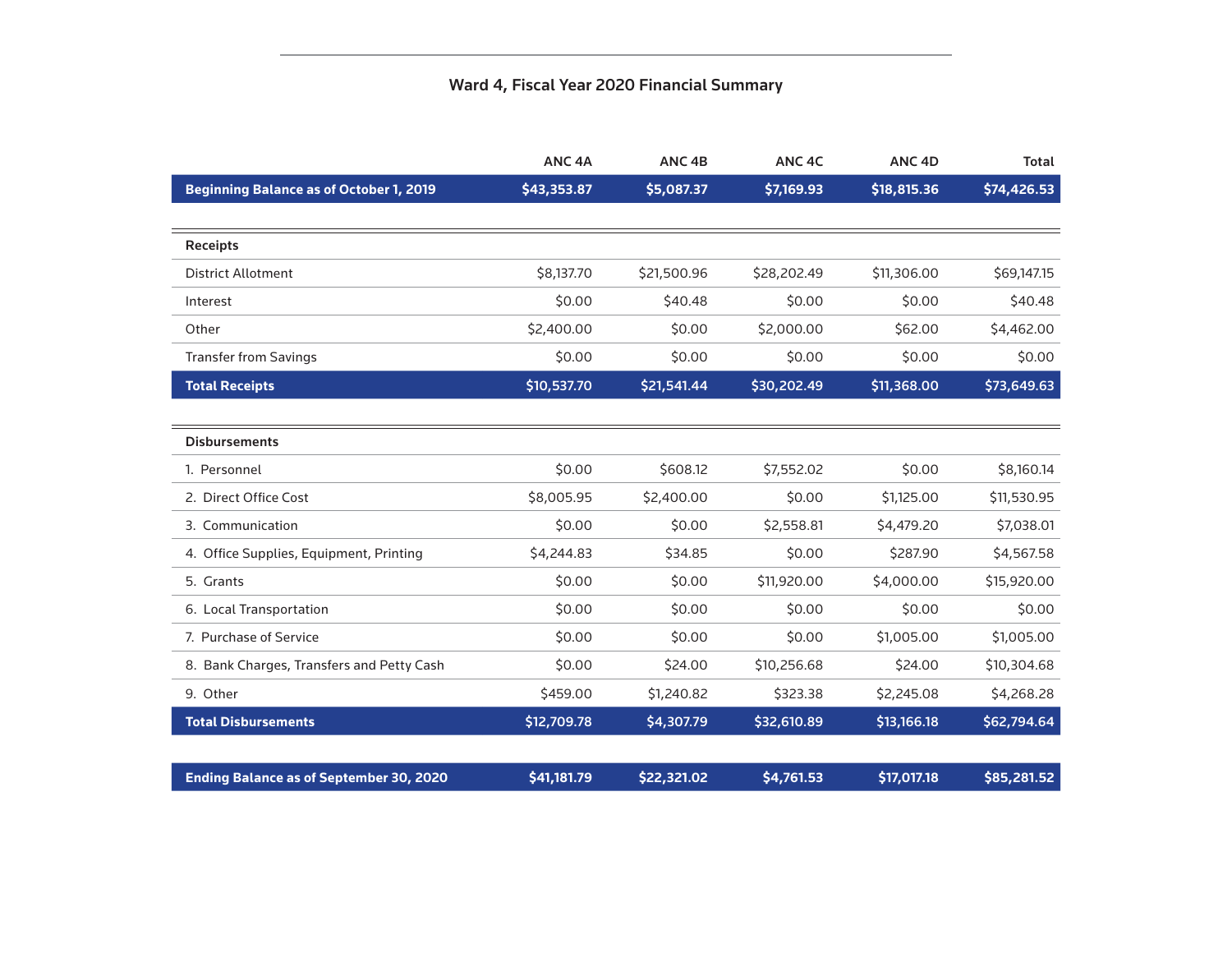### Ward 5, Fiscal Year 2020 Financial Summary

|                                                | ANC <sub>5A</sub> | ANC <sub>5B</sub> | ANC <sub>5C</sub> | ANC <sub>5D</sub> | ANC <sub>5E</sub> | <b>Total</b> |
|------------------------------------------------|-------------------|-------------------|-------------------|-------------------|-------------------|--------------|
| <b>Beginning Balance as of October 1, 2019</b> | \$21,134.80       | \$319.96          | \$37,070.05       | \$122,310.00      | \$20,360.95       | \$201,195.76 |
|                                                |                   |                   |                   |                   |                   |              |
| <b>Receipts</b>                                |                   |                   |                   |                   |                   |              |
| <b>District Allotment</b>                      | \$21,721.12       | \$14,398.90       | \$30,094.24       | \$9,654.52        | \$28,702.15       | \$104,570.93 |
| Interest                                       | \$0.00            | \$0.00            | \$0.00            | \$0.00            | \$0.00            | \$0.00       |
| Other                                          | \$0.00            | \$0.00            | \$0.00            | \$0.00            | \$217.98          | \$217.98     |
| <b>Transfer from Savings</b>                   | \$0.00            | \$0.00            | \$0.00            | \$0.00            | \$0.00            | \$0.00       |
| <b>Total Receipts</b>                          | \$21,721.12       | \$14,398.90       | \$30,094.24       | \$9,654.52        | \$28,920.13       | \$104,788.91 |
|                                                |                   |                   |                   |                   |                   |              |
| <b>Disbursements</b>                           |                   |                   |                   |                   |                   |              |
| 1. Personnel                                   | \$0.00            | \$0.00            | \$0.00            | \$0.00            | \$2,700.00        | \$2,700.00   |
| 2. Direct Office Cost                          | \$0.00            | \$7,586.94        | \$118.00          | \$0.00            | \$0.00            | \$7,704.94   |
| 3. Communication                               | \$5,006.02        | \$3,365.27        | \$0.00            | \$2,207.39        | \$1,525.54        | \$12,104.22  |
| 4. Office Supplies, Equipment, Printing        | \$6,455.49        | \$499.80          | \$257.36          | \$5,331.27        | \$7,084.41        | \$19,628.33  |
| 5. Grants                                      | \$0.00            | \$0.00            | \$0.00            | \$7,774.10        | \$2,500.00        | \$10,274.10  |
| 6. Local Transportation                        | \$0.00            | \$0.00            | \$584.61          | \$0.00            | \$59.65           | \$644.26     |
| 7. Purchase of Service                         | \$0.00            | \$0.00            | \$0.00            | \$10,240.00       | \$3,000.00        | \$13,240.00  |
| 8. Bank Charges, Transfers and Petty Cash      | \$240.77          | \$18.00           | \$15.00           | \$52.27           | \$326.49          | \$652.53     |
| 9. Other                                       | \$25.00           | \$25.00           | \$87.35           | \$25.00           | \$1,867.84        | \$2,030.19   |
| <b>Total Disbursements</b>                     | \$11,727.28       | \$11,495.01       | \$1,062.32        | \$25,630.03       | \$19,063.93       | \$68,978.57  |
|                                                |                   |                   |                   |                   |                   |              |
| <b>Ending Balance as of September 30, 2020</b> | \$31,128.64       | \$3,223.85        | \$66,101.97       | \$106,334.49      | \$30,217.15       | \$237,006.10 |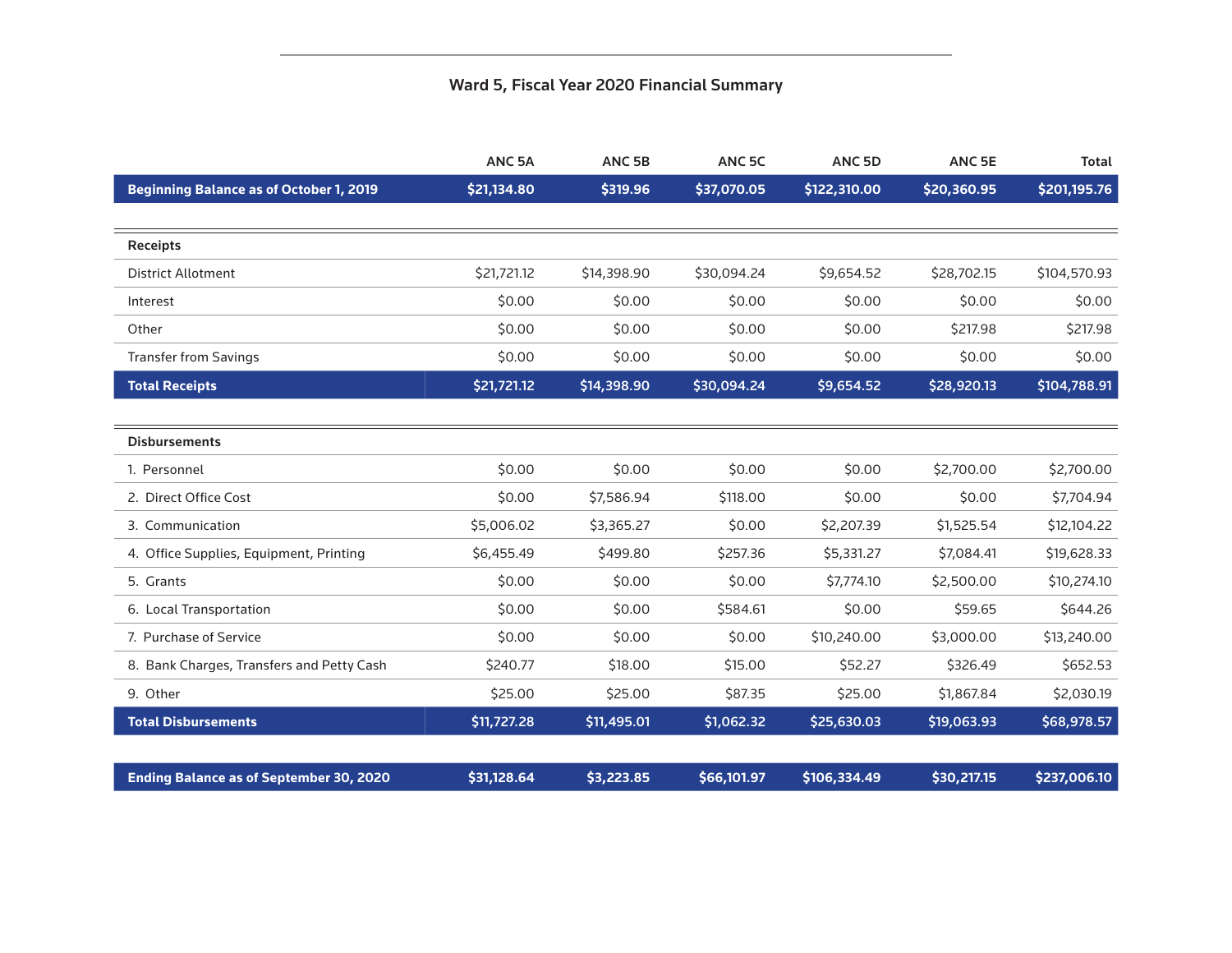### Ward 6, Fiscal Year 2020 Financial Summary

|                                                | ANC <sub>6A</sub> | ANC <sub>6B</sub> | ANC 6C      | ANC <sub>6D</sub> | ANC <sub>6E</sub> | <b>Total</b> |
|------------------------------------------------|-------------------|-------------------|-------------|-------------------|-------------------|--------------|
| <b>Beginning Balance as of October 1, 2019</b> | \$3,328.90        | \$61,037.38       | \$50,277.71 | \$41,413.86       | \$41,448.20       | \$197,506.05 |
|                                                |                   |                   |             |                   |                   |              |
| <b>Receipts</b>                                |                   |                   |             |                   |                   |              |
| <b>District Allotment</b>                      | \$29,322.40       | \$31,535.26       | \$11,230.84 | \$19,083.04       | \$5,632.32        | \$96,803.86  |
| Interest                                       | \$0.00            | \$50.52           | \$39.30     | \$0.00            | \$0.00            | \$89.82      |
| Other                                          | \$160.00          | \$0.00            | \$203.67    | \$0.00            | \$0.00            | \$363.67     |
| <b>Transfer from Savings</b>                   | \$13,734.23       | \$0.00            | \$0.00      | \$0.00            | \$0.00            | \$13,734.23  |
| <b>Total Receipts</b>                          | \$43,216.63       | \$31,585.78       | \$11,473.81 | \$19,083.04       | \$5,632.32        | \$110,991.58 |
|                                                |                   |                   |             |                   |                   |              |
| <b>Disbursements</b>                           |                   |                   |             |                   |                   |              |
| 1. Personnel                                   | \$0.00            | \$0.00            | \$0.00      | \$9,967.58        | \$0.00            | \$9,967.58   |
| 2. Direct Office Cost                          | \$0.00            | \$661.00          | \$183.00    | \$0.00            | \$0.00            | \$844.00     |
| 3. Communication                               | \$4,070.00        | \$309.50          | \$1,739.05  | \$849.64          | \$1,592.48        | \$8,560.67   |
| 4. Office Supplies, Equipment, Printing        | \$1,365.29        | \$36.57           | \$20.23     | \$2,780.26        | \$0.00            | \$4,202.35   |
| 5. Grants                                      | \$2,000.00        | \$45,000.00       | \$18,328.36 | \$0.00            | \$0.00            | \$65,328.36  |
| 6. Local Transportation                        | \$0.00            | \$0.00            | \$0.00      | \$0.00            | \$0.00            | \$0.00       |
| 7. Purchase of Service                         | \$7,786.70        | \$13,683.02       | \$1,312.50  | \$50.00           | \$2,222.50        | \$25,054.72  |
| 8. Bank Charges, Transfers and Petty Cash      | \$458.21          | \$51.49           | \$31.17     | \$30.00           | \$0.00            | \$570.87     |
| 9. Other                                       | \$1,465.56        | \$25.00           | \$25.00     | \$25.00           | \$0.00            | \$1,540.56   |
| <b>Total Disbursements</b>                     | \$17,145.76       | \$59,766.58       | \$21,639.31 | \$13,702.48       | \$3,814.98        | \$116,069.11 |
|                                                |                   |                   |             |                   |                   |              |
| <b>Ending Balance as of September 30, 2020</b> | \$29,399.77       | \$32,856.58       | \$40,112.21 | \$46,794.42       | \$43,265.54       | \$192,428.52 |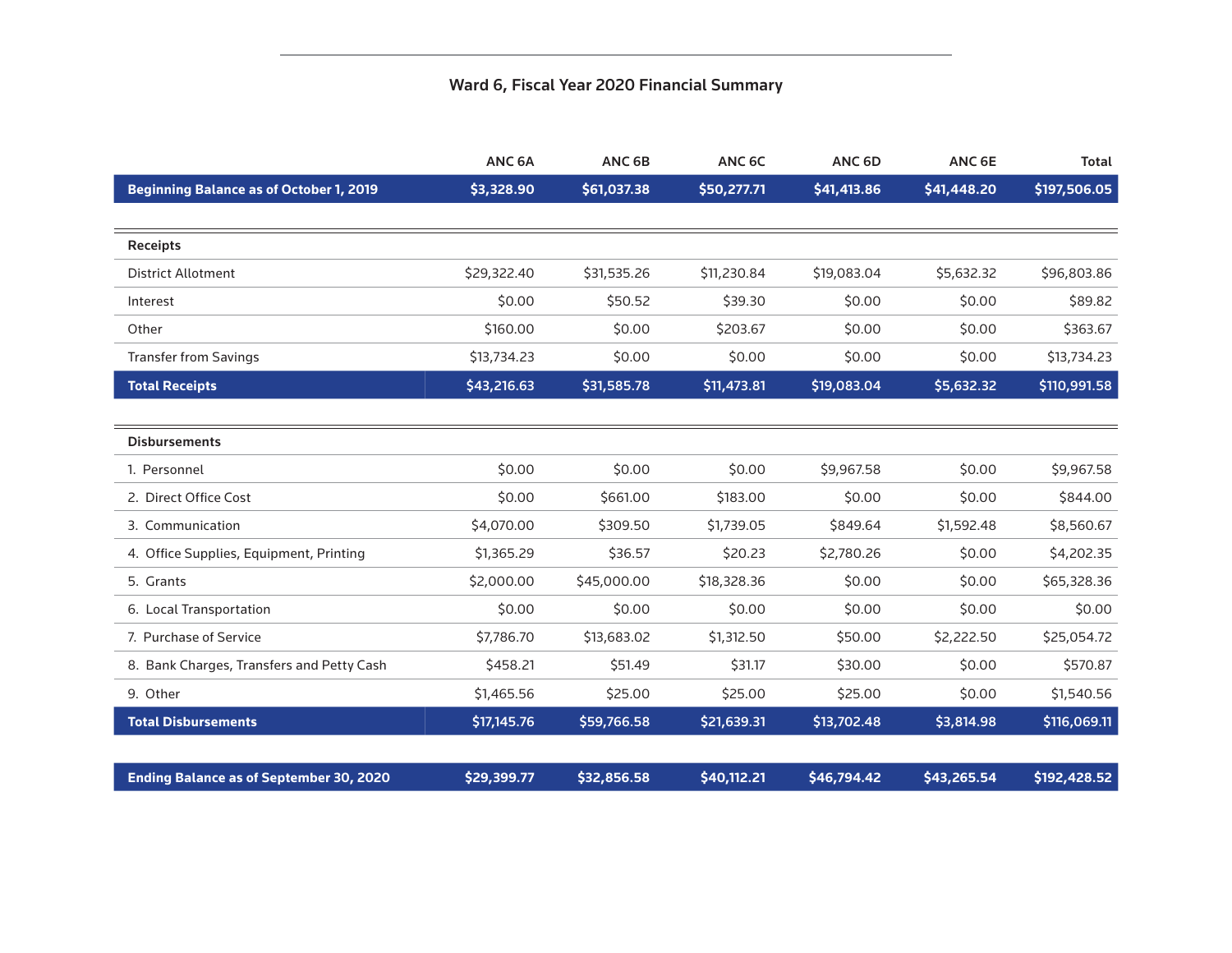### Ward 7, Fiscal Year 2020 Financial Summary

|                                                | ANC <sub>7B</sub> | ANC <sub>7C</sub> | ANC <sub>7D</sub> | ANC <sub>7E</sub> | ANC <sub>7F</sub> | <b>Total</b> |
|------------------------------------------------|-------------------|-------------------|-------------------|-------------------|-------------------|--------------|
| <b>Beginning Balance as of October 1, 2019</b> | \$7,657.32        | \$27,884.77       | \$34,197.55       | \$81,645.91       | \$57,171.88       | \$208,557.43 |
|                                                |                   |                   |                   |                   |                   |              |
| <b>Receipts</b>                                |                   |                   |                   |                   |                   |              |
| <b>District Allotment</b>                      | \$25,511.75       | \$9,361.46        | \$2,553.33        | \$4,508.62        | \$12,283.42       | \$54,218.58  |
| Interest                                       | \$0.00            | \$0.00            | \$0.00            | \$0.00            | \$0.00            | \$0.00       |
| Other                                          | \$0.00            | \$0.00            | \$0.00            | \$2.95            | \$0.00            | \$2.95       |
| <b>Transfer from Savings</b>                   | \$0.00            | \$0.00            | \$0.00            | \$0.00            | \$0.00            | \$0.00       |
| <b>Total Receipts</b>                          | \$25,511.75       | \$9,361.46        | \$2,553.33        | \$4,511.57        | \$12,283.42       | \$54,221.53  |
|                                                |                   |                   |                   |                   |                   |              |
| <b>Disbursements</b>                           |                   |                   |                   |                   |                   |              |
| 1. Personnel                                   | \$2,227.50        | \$0.00            | \$0.00            | \$7,504.93        | \$5,592.50        | \$15,324.93  |
| 2. Direct Office Cost                          | \$0.00            | \$5,910.00        | $-5100.00$        | \$6,600.00        | \$0.00            | \$12,410.00  |
| 3. Communication                               | \$3,095.42        | \$2,333.52        | \$0.00            | \$2,193.21        | \$5,769.42        | \$13,391.57  |
| 4. Office Supplies, Equipment, Printing        | \$77.18           | \$5,856.70        | \$0.00            | \$1,021.19        | \$553.70          | \$7,508.77   |
| 5. Grants                                      | \$1,000.00        | \$0.00            | \$0.00            | \$3,596.00        | \$1,000.00        | \$5,596.00   |
| 6. Local Transportation                        | \$0.00            | \$0.00            | \$0.00            | \$0.00            | \$0.00            | \$0.00       |
| 7. Purchase of Service                         | \$2,313.18        | \$0.00            | \$3,125.00        | \$2,000.00        | \$6,000.00        | \$13,438.18  |
| 8. Bank Charges, Transfers and Petty Cash      | \$245.50          | \$0.00            | \$0.00            | \$0.00            | \$210.00          | \$455.50     |
| 9. Other                                       | \$293.95          | \$525.00          | \$0.00            | \$3,980.72        | \$25.00           | \$4,824.67   |
| <b>Total Disbursements</b>                     | \$9,252.73        | \$14,625.22       | \$3,025.00        | \$26,896.05       | \$19,150.62       | \$72,949.62  |
|                                                |                   |                   |                   |                   |                   |              |
| <b>Ending Balance as of September 30, 2020</b> | \$23,916.34       | \$22,621.01       | \$33,725.88       | \$59,261.43       | \$50,304.68       | \$189,829.34 |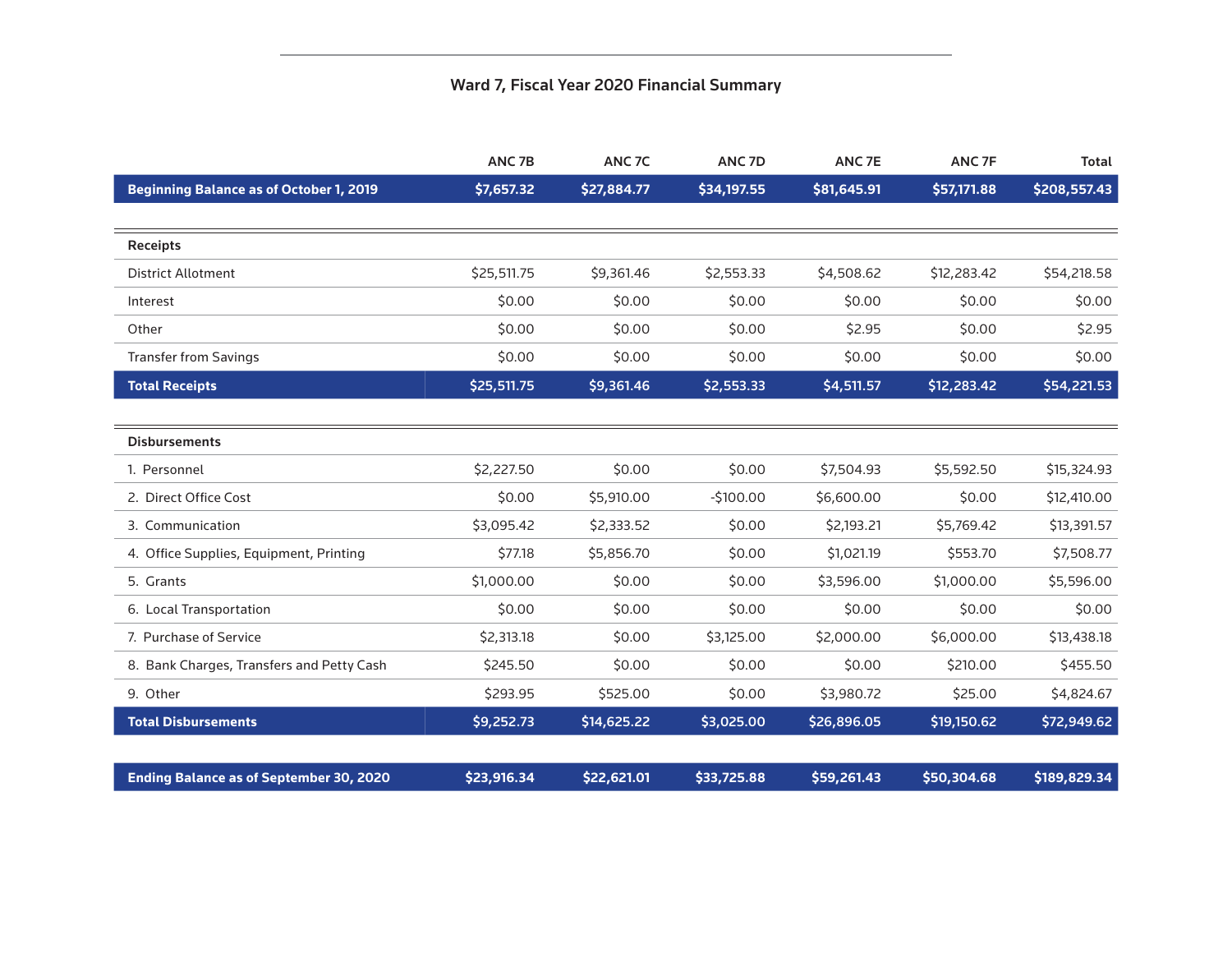### Ward 8, Fiscal Year 2020 Financial Summary

|                                                | ANC <sub>8A</sub> | ANC <sub>8B</sub> | ANC 8C      | ANC <sub>8D</sub> | ANC <sub>8E</sub> | <b>Total</b> |
|------------------------------------------------|-------------------|-------------------|-------------|-------------------|-------------------|--------------|
| <b>Beginning Balance as of October 1, 2019</b> | \$16,362.91       | \$39,885.45       | \$21,257.82 | \$31,727.86       | \$15,396.57       | \$124,630.61 |
|                                                |                   |                   |             |                   |                   |              |
| <b>Receipts</b>                                |                   |                   |             |                   |                   |              |
| <b>District Allotment</b>                      | \$8,233.08        | \$0.00            | \$3,116.54  | \$22,373.01       | \$4,283.90        | \$38,006.53  |
| Interest                                       | \$0.00            | \$0.00            | \$0.00      | \$0.00            | \$0.00            | \$0.00       |
| Other                                          | \$0.00            | \$0.00            | \$0.00      | \$0.00            | \$0.00            | \$0.00       |
| <b>Transfer from Savings</b>                   | \$0.00            | \$0.00            | \$0.00      | \$0.00            | \$0.00            | \$0.00       |
| <b>Total Receipts</b>                          | \$8,233.08        | \$0.00            | \$3,116.54  | \$22,373.01       | \$4,283.90        | \$38,006.53  |
|                                                |                   |                   |             |                   |                   |              |
| <b>Disbursements</b>                           |                   |                   |             |                   |                   |              |
| 1. Personnel                                   | \$0.00            | \$0.00            | \$4,453.35  | \$0.00            | \$0.00            | \$4,453.35   |
| 2. Direct Office Cost                          | \$2,042.34        | \$0.00            | \$1,480.17  | \$0.00            | \$0.00            | \$3,522.51   |
| 3. Communication                               | \$5,390.72        | \$0.00            | \$8,194.13  | \$5,647.93        | \$1,600.41        | \$20,833.19  |
| 4. Office Supplies, Equipment, Printing        | \$6,027.89        | \$0.00            | \$368.68    | \$2,418.06        | \$0.00            | \$8,814.63   |
| 5. Grants                                      | \$0.00            | \$0.00            | \$1,000.00  | \$0.00            | \$0.00            | \$1,000.00   |
| 6. Local Transportation                        | \$0.00            | \$0.00            | \$0.00      | \$0.00            | \$0.00            | \$0.00       |
| 7. Purchase of Service                         | \$0.00            | \$0.00            | \$0.00      | \$0.00            | \$0.00            | \$0.00       |
| 8. Bank Charges, Transfers and Petty Cash      | \$277.86          | \$145.00          | \$417.33    | \$0.00            | \$138.00          | \$978.19     |
| 9. Other                                       | \$25.00           | \$0.00            | \$25.00     | \$680.70          | \$2,520.00        | \$3,250.70   |
| <b>Total Disbursements</b>                     | \$13,763.81       | \$145.00          | \$15,938.66 | \$8,746.69        | \$4,258.41        | \$42,852.57  |
|                                                |                   |                   |             |                   |                   |              |
| <b>Ending Balance as of September 30, 2020</b> | \$10,832.18       | \$39,740.45       | \$8,435.70  | \$45,354.18       | \$15,422.06       | \$119,784.57 |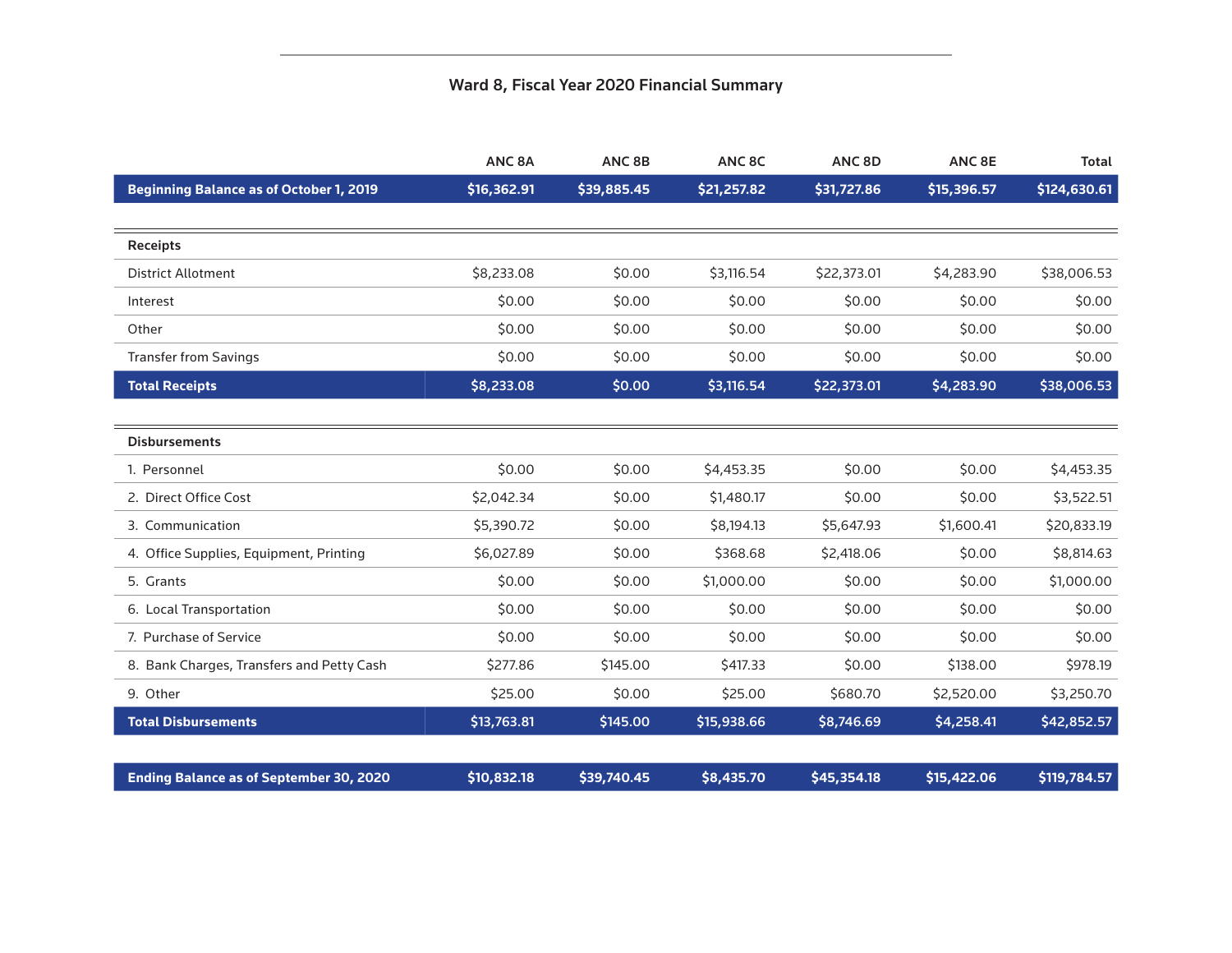### **Appendix G**

Summary of Receipts and Disbursements for FY 2020 by Wards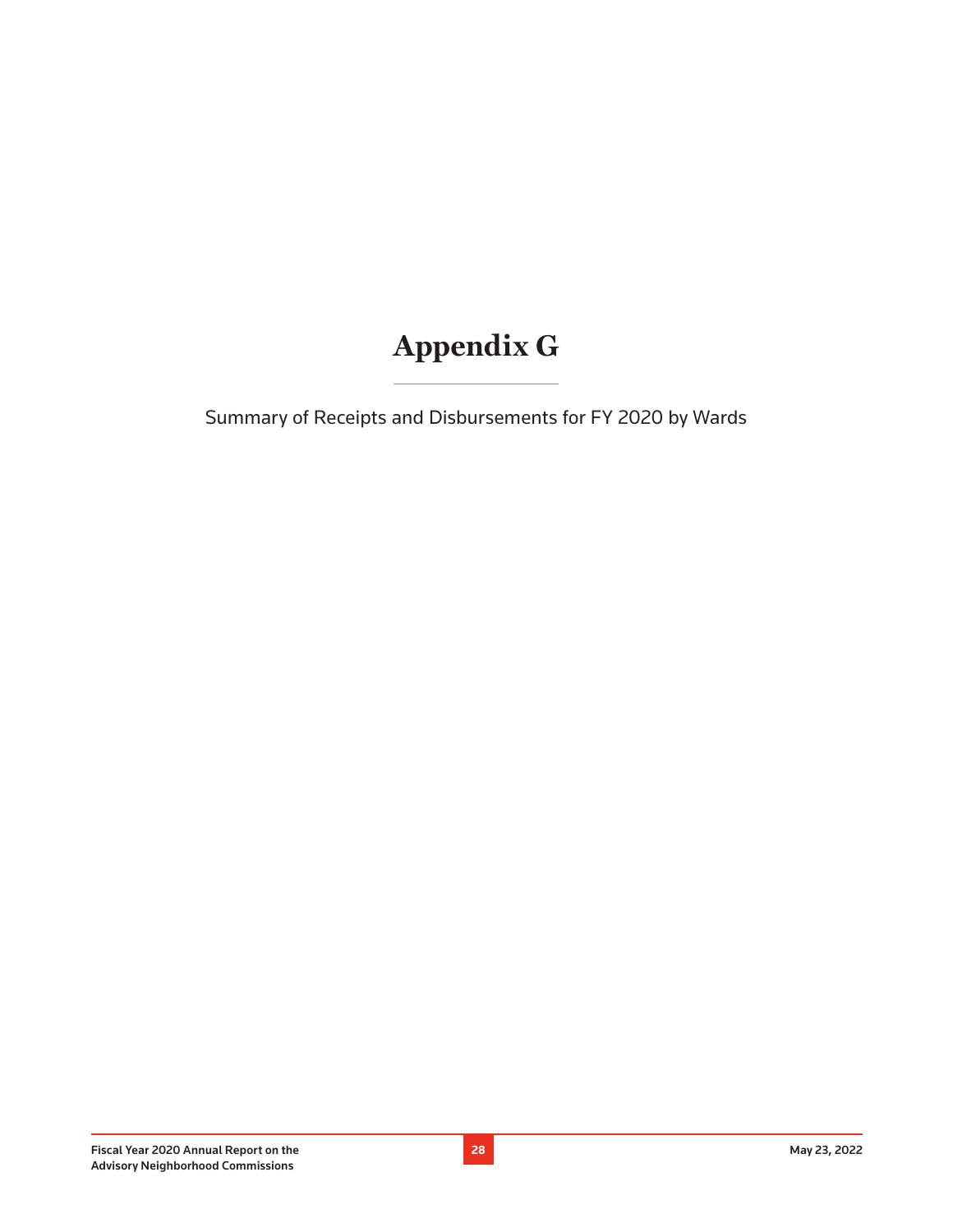### Summary of Receipts and Disbursements by Wards for FY 2020

|                                                  | Ward 1       | Ward 2      | Ward 3      | Ward 4      | Ward 5       | Ward 6       | Ward 7      | Ward 8      | <b>Totals</b> |
|--------------------------------------------------|--------------|-------------|-------------|-------------|--------------|--------------|-------------|-------------|---------------|
| <b>Receipts</b>                                  |              |             |             |             |              |              |             |             |               |
| <b>District Allotments</b>                       | \$61,221.89  | \$68,328.00 | \$62,397.09 | \$69,147.15 | \$104,570.93 | \$96,803.86  | \$54,218.58 | \$38,006.53 | \$554,694.03  |
| Interest                                         | 12.30        | 6.18        | 61.63       | 40.48       | 0.00         | 89.82        | 0.00        | 0.00        | 210.41        |
| Other Income                                     | 166.35       |             | 938.83      | 4,462.00    | 217.98       | 363.67       | 2.95        | 0.00        | 6,151.78      |
| <b>Transfer from Savings</b>                     | 0.00         | 0.00        | 0.00        | 0.00        | 0.00         | 13,734.23    | 0.00        | 0.00        | 13,734.23     |
| <b>Subtotals</b>                                 | \$61,400.54  | \$68,334.18 | \$63,397.55 | \$73,649.63 | \$104,788.91 | \$110,991.58 | \$54,221.53 | \$38,006.53 | \$574,790.45  |
|                                                  |              |             |             |             |              |              |             |             |               |
| <b>Disbursements</b>                             |              |             |             |             |              |              |             |             |               |
| Personnel                                        | 19,717.24    | 65,866.07   | 23,464.54   | 8,160.14    | 2,700.00     | 9,967.58     | 15,324.93   | 4,453.35    | \$149,653.85  |
| <b>Direct Office Cost</b>                        | 6,175.00     | 0.00        | 1,529.74    | 11,530.95   | 7,704.94     | 844.00       | 12,410.00   | 3,522.51    | 43,717.14     |
| Communication                                    | 1,086.11     | 3,058.81    | 5,682.66    | 7,038.01    | 12,104.22    | 8,560.67     | 13,391.57   | 20,833.19   | 71,755.24     |
| Office Supplies,<br>Equipment, Printing          | 4,804.18     | 1,049.74    | 1,872.48    | 4,567.58    | 19,628.33    | 4,202.35     | 7,508.77    | 8,814.63    | 52,448.06     |
| Grants                                           | 43,057.18    | 0.00        | 33,891.80   | 15,920.00   | 10,274.10    | 65,328.36    | 5,596.00    | 1,000.00    | 175,067.44    |
| <b>Local Transportation</b>                      | 0.00         | 0.00        | 0.00        | 0.00        | 644.26       | 0.00         | 0.00        | 0.00        | 644.26        |
| <b>Purchase of Service</b>                       | 12,435.89    | 16,160.29   | 13,154.65   | 1,005.00    | 13,240.00    | 25,054.72    | 13,438.18   | 0.00        | 94,488.73     |
| <b>Bank Charges, Transfers</b><br>and Petty Cash | 117.00       | 156.00      | 397.83      | 10,304.68   | 652.53       | 570.87       | 455.50      | 978.19      | 13,632.60     |
| Other                                            | 36,831.74    | 658.87      | 135.00      | 4,268.28    | 2,030.19     | 1,540.56     | 4,824.67    | 3,250.70    | 53,540.01     |
| <b>Subtotals</b>                                 | \$124,224.34 | \$86,949.78 | \$80,128.70 | \$62,794.64 | \$68,978.57  | \$116,069.11 | \$72,949.62 | \$42,852.57 | \$654,947.33  |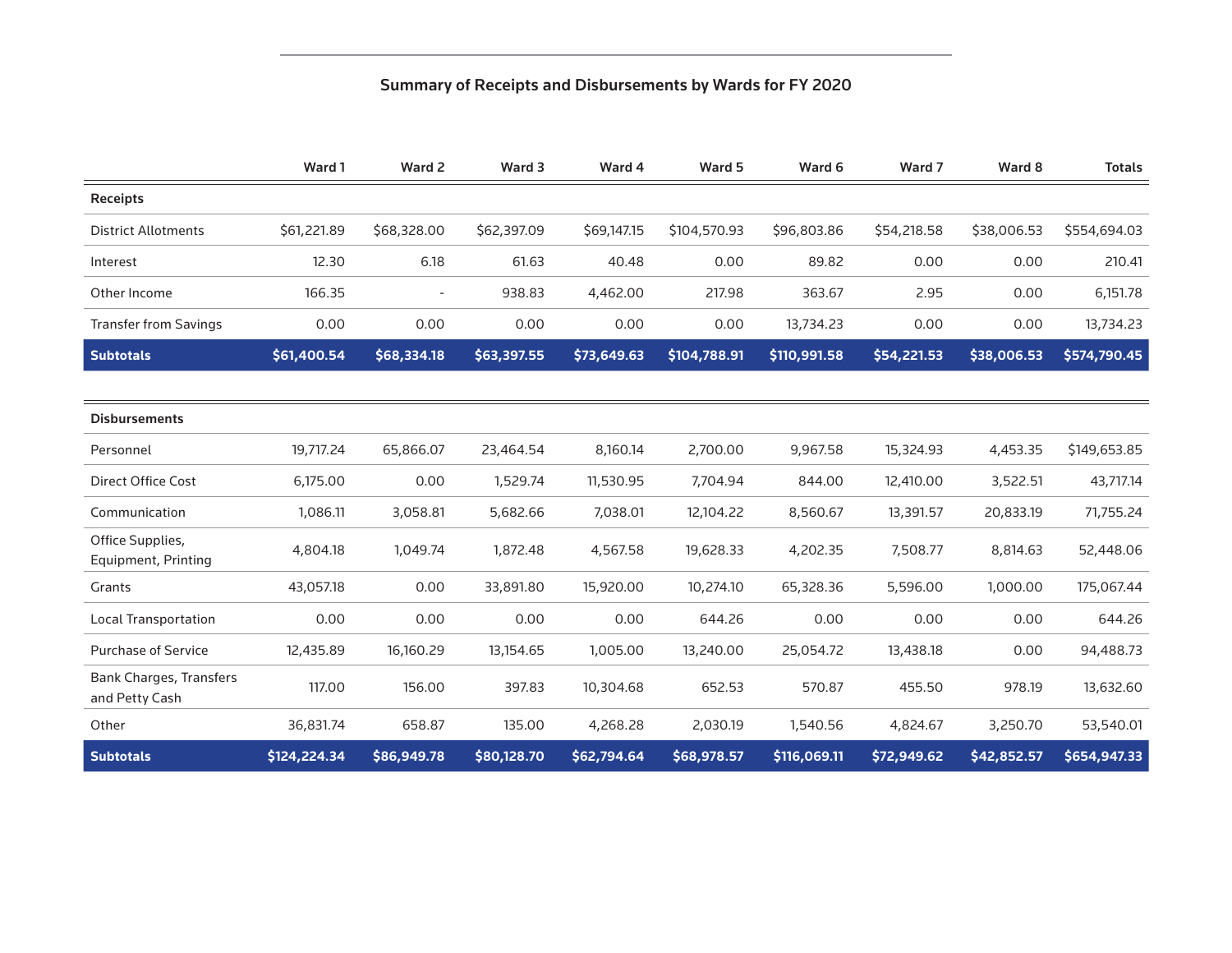### **About ODCA**

The mission of the Office of the District of Columbia Auditor (ODCA) is to support the Council of the District of Columbia by making sound recommendations that improve the effectiveness, efficiency, and accountability of the District government.

To fulfill our mission, we conduct performance audits, non-audit reviews, and revenue certifications. The residents of the District of Columbia are one of our primary customers and we strive to keep the residents of the District of Columbia informed on how their government is operating and how their tax money is being spent.

Office of the District of Columbia Auditor 717 14th Street N.W. Suite 900 Washington, DC 20005

Call us: 202-727-3600 Email us: odca.mail@dc.gov Tweet us: https://twitter.com/ODCA\_DC Visit us: www.dcauditor.org



Information presented here is the intellectual property of the Office of the District of Columbia Auditor and is copyright protected. We invite the sharing of this report, but ask that you credit ODCA with authorship when any information, findings, or recommendations are used. Thank you.